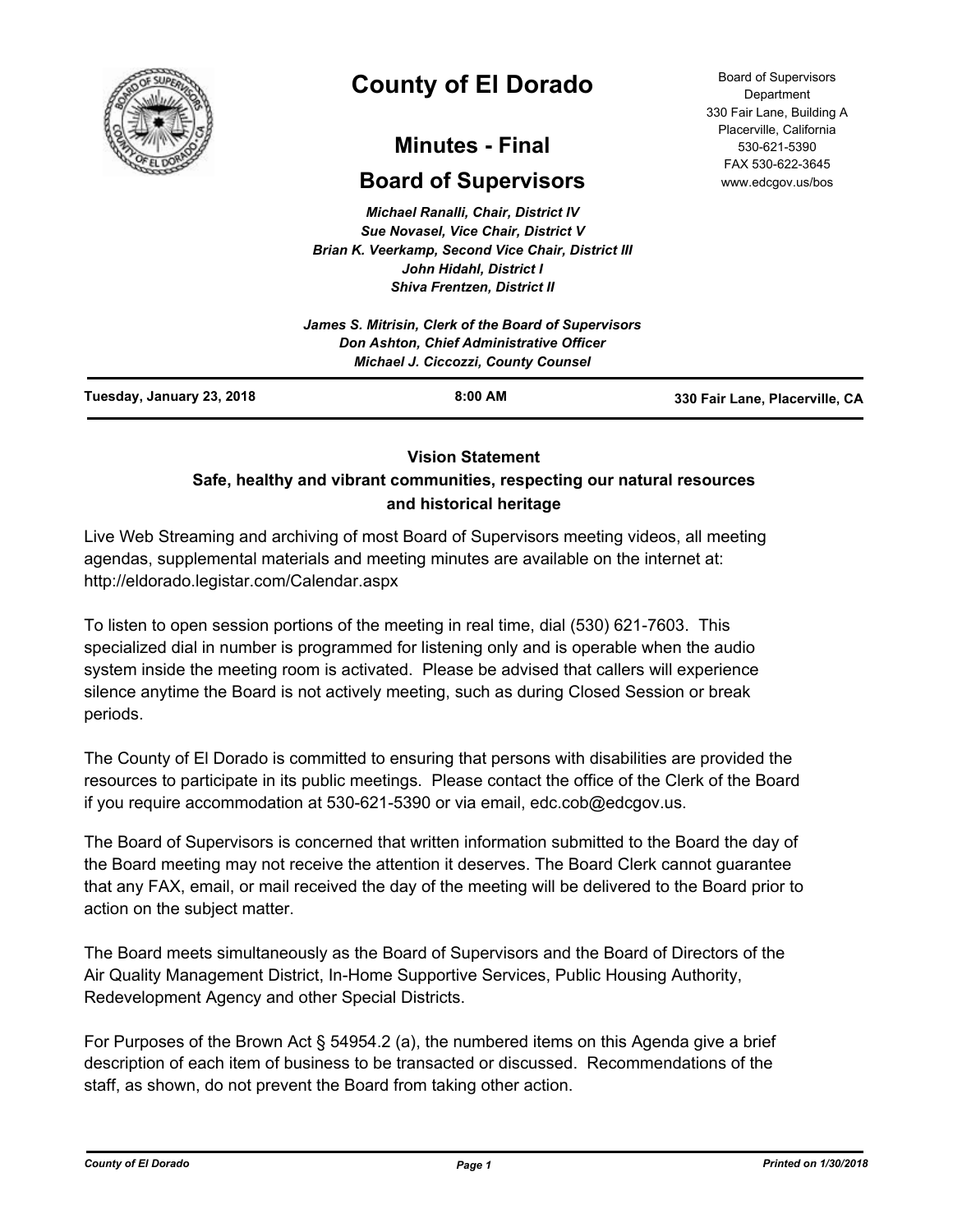Materials related to an item on this Agenda submitted to the Board of Supervisors after distribution of the agenda packet are available for inspection during normal business hours in the public viewing packet located in Building A, 330 Fair Lane, Placerville or in the Board Clerk's Office located at the same address. Such documents are also available on the Board of Supervisors' Meeting Agenda webpage subject to staff's ability to post the documents before the meeting.

## **PROTOCOLS FOR PUBLIC COMMENT**

Public comment will be received at designated periods as called by the Board Chair.

Public comment on items scheduled for Closed Session will be received before the Board recesses to Closed Session.

Except with the consent of the Board, individuals shall be allowed to speak to an item only once.

On December 5, 2017 the Board adopted the following protocol relative to public comment periods:

Time for public input will be provided at every Board of Supervisors meeting. Individuals will have three minutes to address the Board. Individuals authorized by organizations will have three minutes to present organizational positions and perspectives and may request additional time, up to five minutes. At the discretion of the Board, time to speak by any individual may be extended.

A total of 20 minutes will be allocated for public comment during Open Forum and for each agenda item to be discussed. Public comment on certain agenda items designated and approved by the Board may be treated differently with specific time limits per speaker or a limit on the total amount of time designated for public comment. It is the intent of the Board that quasi-judicial matters have additional flexibility depending upon the nature of the issue.

Individual Board members may ask clarifying questions but will not engage in substantive dialogue with persons providing input to the Board.

If a person providing input to the Board creates a disruption by refusing to follow Board guidelines, the Chair of the Board may take the following actions.

Step 1. Request the person adhere to Board guidelines. If the person refuses, the Chair may ask the Clerk to turn off the speaker's microphone.

Step 2. If the disruption continues, the Chair may order a recess of the Board meeting.

Step 3. If the disruption continues, the Chair may order the removal of the person from the Board meeting.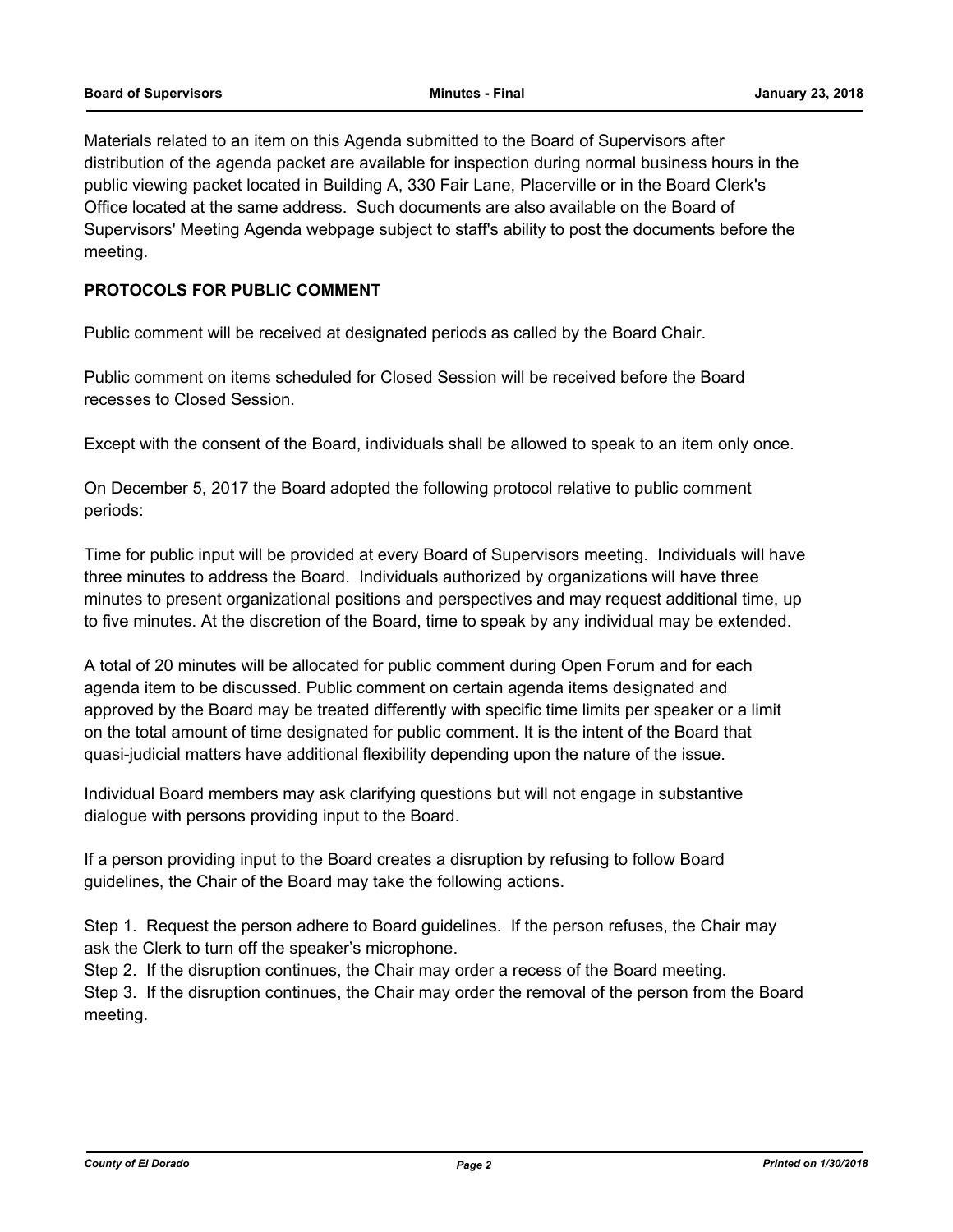#### **8:00 A.M. - CALL TO ORDER**

Present: 5 - Supervisor Veerkamp, Supervisor Frentzen, Supervisor Ranalli, Supervisor Novasel and Supervisor Hidahl

#### **INVOCATION AND PLEDGE OF ALLEGIANCE TO THE FLAG**

**Father Sean Cox of the Faith Episcopal Church gave the Invocation. Supervisor Frentzen led the Pledge of Allegiance to the Flag.**

#### **ADOPTION OF THE AGENDA AND APPROVAL OF CONSENT CALENDAR**

*Public Comment: S. Taylor*

**A motion was made by Supervisor Frentzen, seconded by Supervisor Veerkamp to Adopt the Agenda and Approve the Consent Calendar with the following changes: Pull items 2, 3, 9 and 12 for discussion. Supervisor Veerkamp recused himself from items 25 and 26.**

**Yes:** 5 - Veerkamp, Frentzen, Ranalli, Novasel and Hidahl

The Board may make any necessary additions, deletions or corrections to the agenda including moving items to or from the Consent Calendar and adopt the agenda and the Consent Calendar with one single vote. A Board member may request an item be removed from the Consent Calendar for discussion and separate Board action. At the appropriate time as called by the Board Chair, members of the public may make a comment on matters on the Consent Calendar prior to Board action.

#### **OPEN FORUM**

#### *Public Comment: K. Payne*

Open Forum is an opportunity for members of the public to address the Board of Supervisors on subject matter that is not on their meeting agenda and within their jurisdiction. Public comments during Open Forum are limited to three minutes per person. Individuals authorized by organizations will have three minutes to present organizational positions and perspectives and may request additional time, up to five minutes. The total amount of time reserved for Open Forum is 20 Minutes.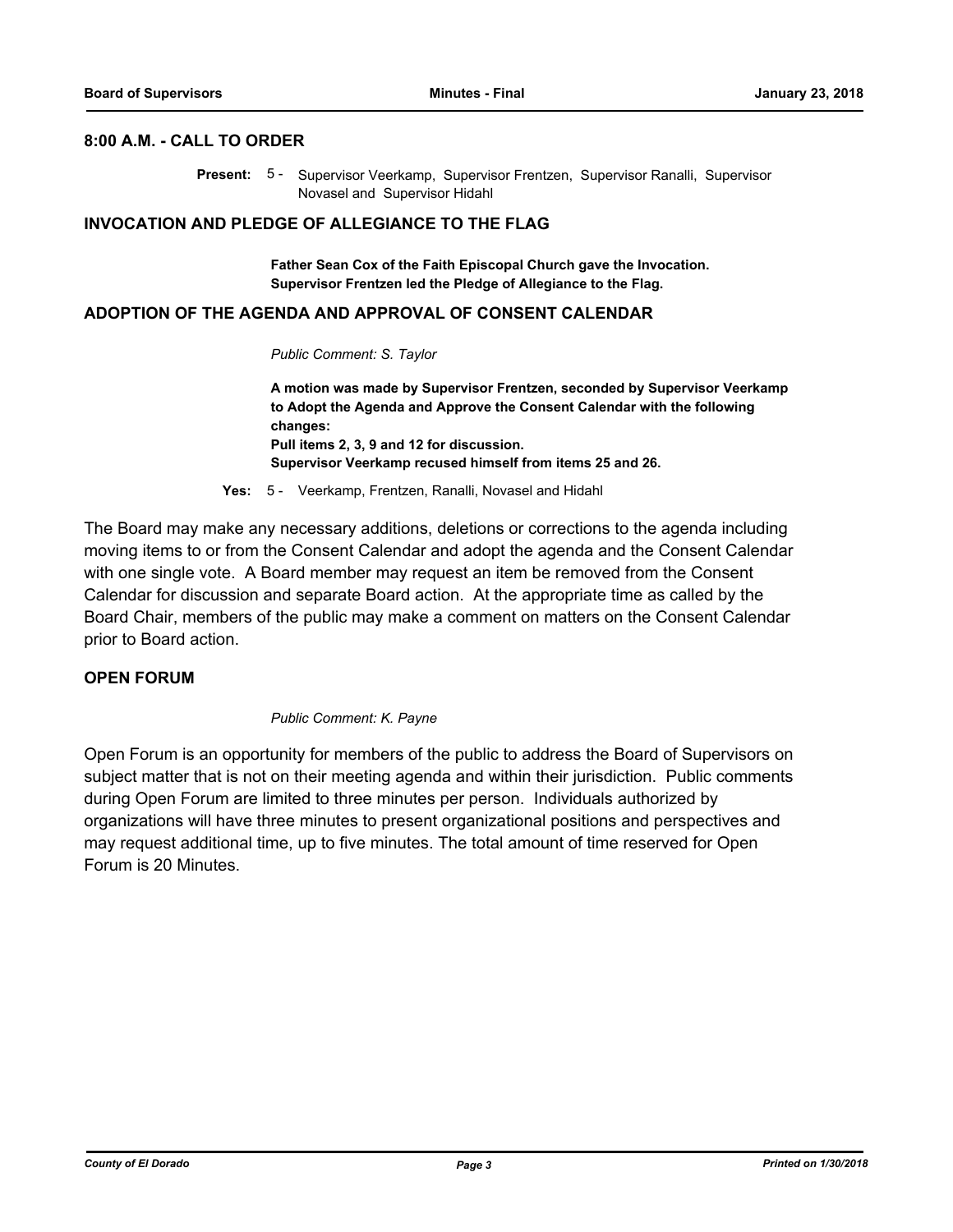### **CONSENT CALENDAR**

**1.** [18-0089](http://eldorado.legistar.com/gateway.aspx?m=l&id=/matter.aspx?key=23430) Clerk of the Board recommending the Board approve the Minutes from the regular meeting of January 9, 2018.

**This matter was Approved on the Consent Calendar.**

### **GENERAL GOVERNMENT - CONSENT ITEMS**

**2.** [18-0145](http://eldorado.legistar.com/gateway.aspx?m=l&id=/matter.aspx?key=23487) Chief Administrative Office recommending the Board of Supervisors receive and file an update from Assessor Karl Weiland on the status of the Property Tax Administration System Replacement Project.

> **A motion was made by Supervisor Veerkamp, seconded by Supervisor HIdahl to Approve this matter including assurances by both the Assessor and the Information Technologies Director that Virtual Desktop Infrastructure(VDI) will not pose a problem with the implementation of the Property Tax Administration System Replacement Project.**

- **Yes:** 5 Veerkamp, Frentzen, Ranalli, Novasel and Hidahl
- **3.** [18-0152](http://eldorado.legistar.com/gateway.aspx?m=l&id=/matter.aspx?key=23494) Chief Administrative Office recommending the Board authorize the Chair to sign a joint letter from El Dorado County and the Superior Court of El Dorado County to Governor Brown requesting reconsideration to include funding in the 2018/19 State Budget (Governor's Proposed) for the construction of the El Dorado County New Placerville Courthouse.

#### **FUNDING:** N/A

**A motion was made by Supervisor Hidahl, seconded by Supervisor Veerkamp to Approve this matter.**

- **Yes:** 5 Veerkamp, Frentzen, Ranalli, Novasel and Hidahl
- **4.** [18-0118](http://eldorado.legistar.com/gateway.aspx?m=l&id=/matter.aspx?key=23460) Clerk of the Board recommending the Board adopt and authorize the Chair to sign Resolution **006-2018** to make the following modifications to the Board of Supervisors 2018 regular meeting calendar; 1) Cancel the regular meeting of February 27, 2018 and establish a regular meeting on March 6, 2018; and 2) Cancel the special meeting of April 9, 2018 and establish a special meeting on April 20, 2018.

**This matter was Approved and Resolution 006-2018 was Adopted upon Approval of the Consent Calendar.**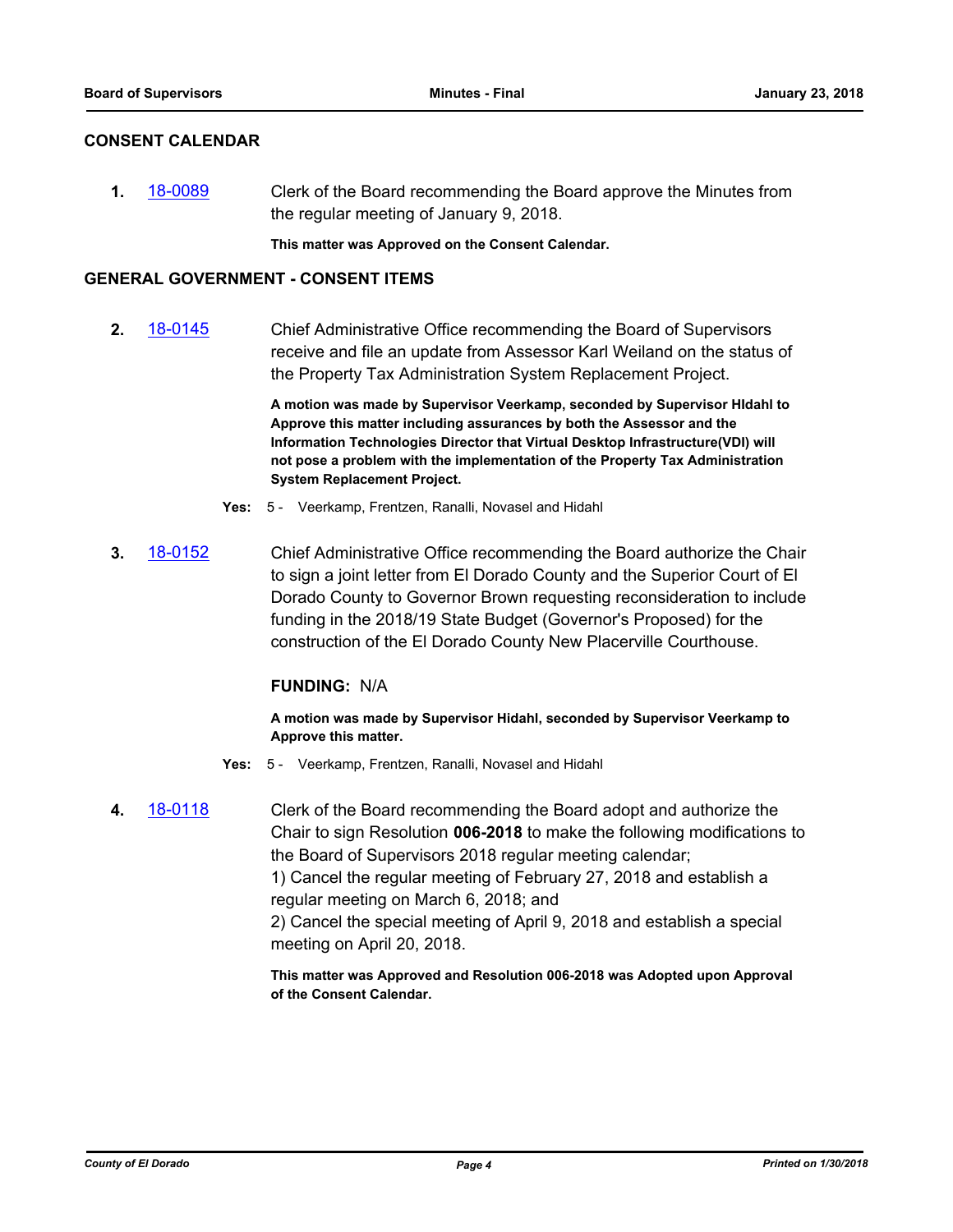**5.** [18-0126](http://eldorado.legistar.com/gateway.aspx?m=l&id=/matter.aspx?key=23468) Clerk of the Board recommending the Board make the following **Non-District specific** appointments to various Boards, Commissions or Committees for the terms stated.

#### **Cameron Park Design Review Committee**

Reappoint Joshua J. Divelbiss, Resident, Term Expiration 1/23/2022. Reappoint Vince K. Maloney, Business/Resident, Term Expiration 1/23/2022.

**This matter was Approved on the Consent Calendar.**

**6.** [18-0026](http://eldorado.legistar.com/gateway.aspx?m=l&id=/matter.aspx?key=23367) County Counsel recommending the Board authorize the continuation of the current Perpetual Agreement 252-S1611 with WEBQA, which provides a central, web-based platform to capture and track responses to Public Records Act requests, for the 2018 calendar year, pursuant to the requirement of El Dorado County Policy C-17, Procurement Policy.

**FUNDING:** General Fund.

#### **This matter was Approved on the Consent Calendar.**

**7.** [18-0065](http://eldorado.legistar.com/gateway.aspx?m=l&id=/matter.aspx?key=23406) Human Resources recommending the Board:

1) Adopt and authorize the Chair to sign Resolution **004-2018** approving the negotiated Memorandum of Understanding (MOU) between the County of El Dorado and the Operating Engineers Local No. 3, representing the Corrections Bargaining Unit;

2) Authorize the Chair to sign said MOU, noting the MOU will be effective the first full pay period following Union ratification and Board adoption of the MOU; and

3) Direct Human Resources and the Auditor-Controller to administer and implement the MOU provisions.

**FUNDING:** General Fund.

**This matter was Approved and Resolution 004-2018 was Aopted upon Approval of the Consent Calendar.**

**8.** [18-0073](http://eldorado.legistar.com/gateway.aspx?m=l&id=/matter.aspx?key=23414) Human Resources recommending the Board receive and file a report identifying all advanced step new hires that were requested by departments and approved by either the Director of Human Resources or the Chief Administrative Officer during Calendar Year 2017.

#### **FUNDING:** N/A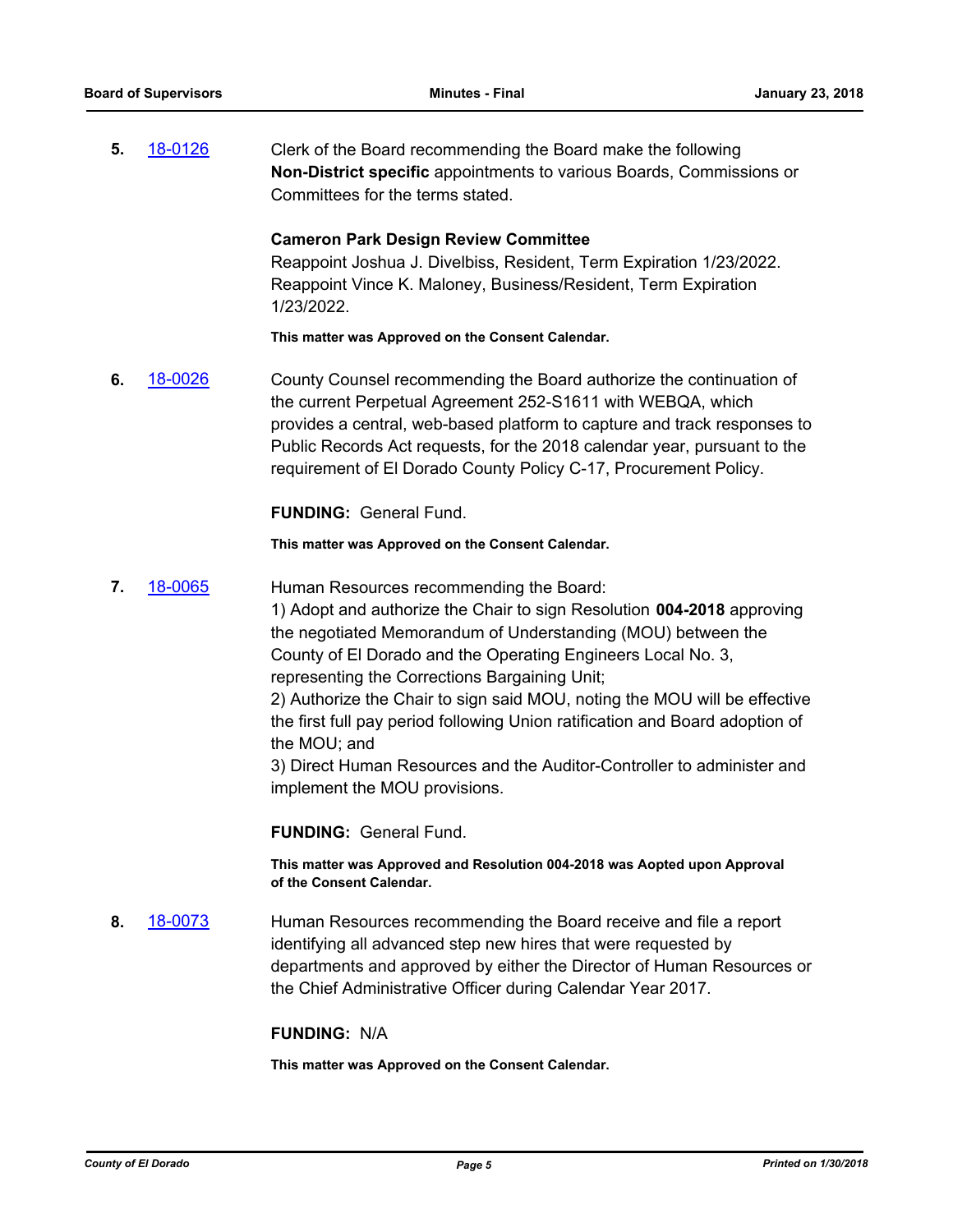**9.** [18-0106](http://eldorado.legistar.com/gateway.aspx?m=l&id=/matter.aspx?key=23448) Human Resources recommending the Board: 1) Approve and authorize the Chair to sign Resolution **005-2018** to amend the Salary Schedule effective December 23, 2017 (Pay Period 1) for the classifications of Mental Health Driver-X Help, Park Operations Assistant-EH, Probation Transport Driver, and Transportation Officer-X Help, to be in compliance with the new California minimum wage rate, which took effect January 1, 2018; and 2) Authorize Human Resources and the Payroll Division of the Auditor/Controller's Office to implement retroactive pay to any affected employees.

#### **FUNDING:** Various.

**A motion was made by Supervisor Veerkamp, seconded by Supervisor Hidahl to Approve this matter and Adopt Resolution 005-2018.**

- **Yes:** 5 Veerkamp, Frentzen, Ranalli, Novasel and Hidahl
- **10.** [17-1122](http://eldorado.legistar.com/gateway.aspx?m=l&id=/matter.aspx?key=23066) Treasurer-Tax Collector recommending the Board approve, in concept, amendments to Title 5 - County Business License Ordinance of the El Dorado County Ordinance Code, Chapter 5.04 - General Provisions.

#### **FUNDING:** N/A

**This matter was Approved on the Consent Calendar.**

**11.** [18-0094](http://eldorado.legistar.com/gateway.aspx?m=l&id=/matter.aspx?key=23435) Supervisor Frentzen recommending the Board consider the following pertaining to the Commission on Aging:

> 1) Thank John Hovey for his service, as the District II representative; and 2) Appoint Eileen Strangfeld as the District II representative, Term Expires 01/01/2021.

**This matter was Approved on the Consent Calendar.**

**12.** [18-0109](http://eldorado.legistar.com/gateway.aspx?m=l&id=/matter.aspx?key=23451) Supervisor Novasel and Supervisor Frentzen recommending the Board; 1) Pursuant to Board Policy A-3, consider conceptual approval of an ordinance to establish a Human Rights Commission for El Dorado County; and

2) Direct the Clerk of the Board to submit a draft ordinance to County Counsel for their review and return to the Board no later than March 13, 2018 with an introductory ordinance for Board consideration.

**A motion was made by Supervisor Veerkamp, seconded by Supervisor Novasel to Approve this matter.**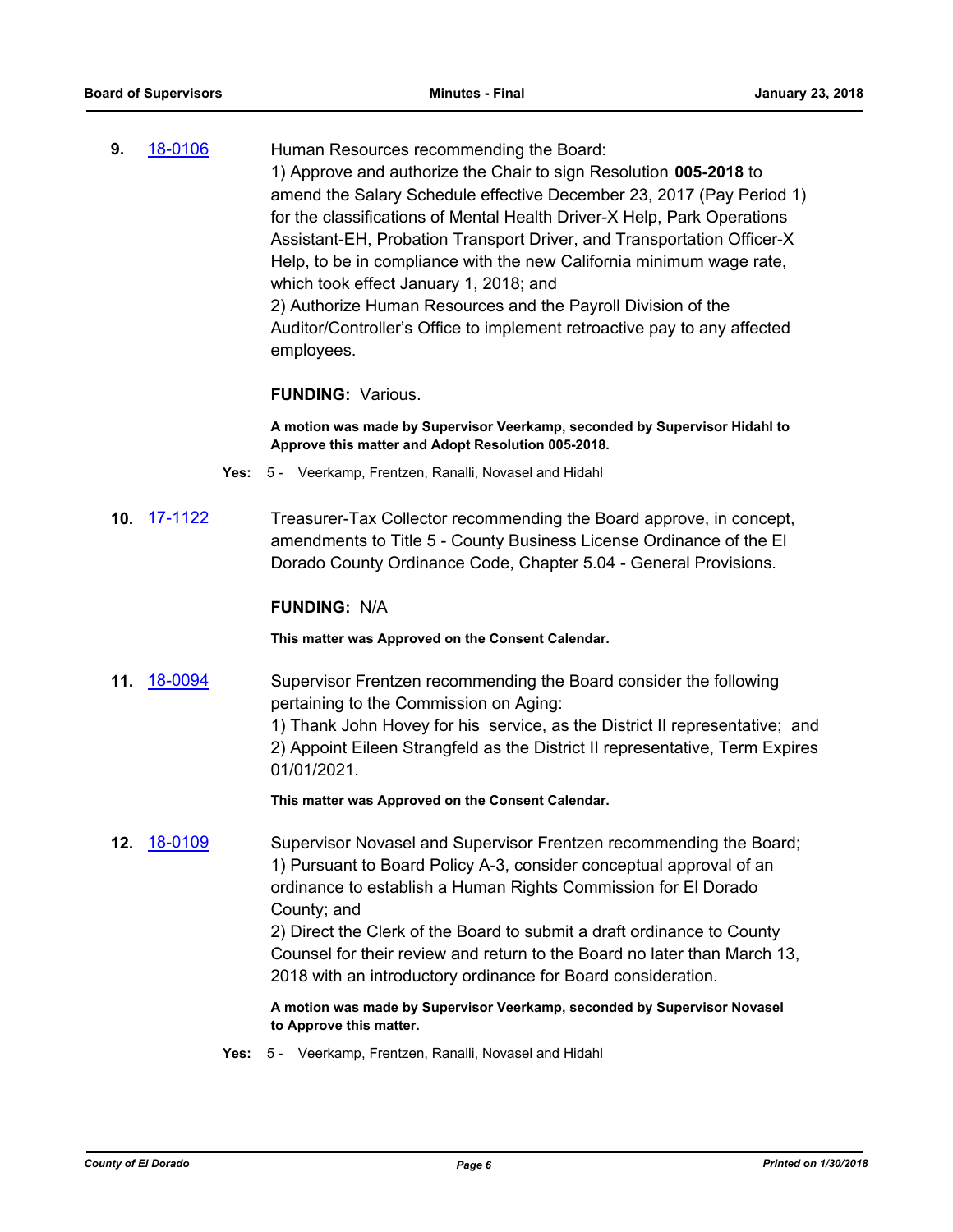| 13. <u>18-0149</u> | Supervisor Novasel and Supervisor Veerkamp recommending the Board          |
|--------------------|----------------------------------------------------------------------------|
|                    | appoint Don Ashton, Chief Administrative Officer, to serve as the County's |
|                    | Second Alternate, to the Tahoe Regional Planning Agency.                   |

**This matter was Approved on the Consent Calendar.**

**14.** [16-0305](http://eldorado.legistar.com/gateway.aspx?m=l&id=/matter.aspx?key=20961) Supervisor Ranalli recommending the Board find that a state of emergency continues to exist in El Dorado County as a result of unprecedented tree mortality due to drought conditions and related bark beetle infestations. (Cont. 1/9/18, Item 17)

**This matter was Approved on the Consent Calendar.**

**15.** [18-0112](http://eldorado.legistar.com/gateway.aspx?m=l&id=/matter.aspx?key=23454) Supervisor Veerkamp recommending the Board approve the appointment of Roger Berger as the District Three representative to the Commission on Aging.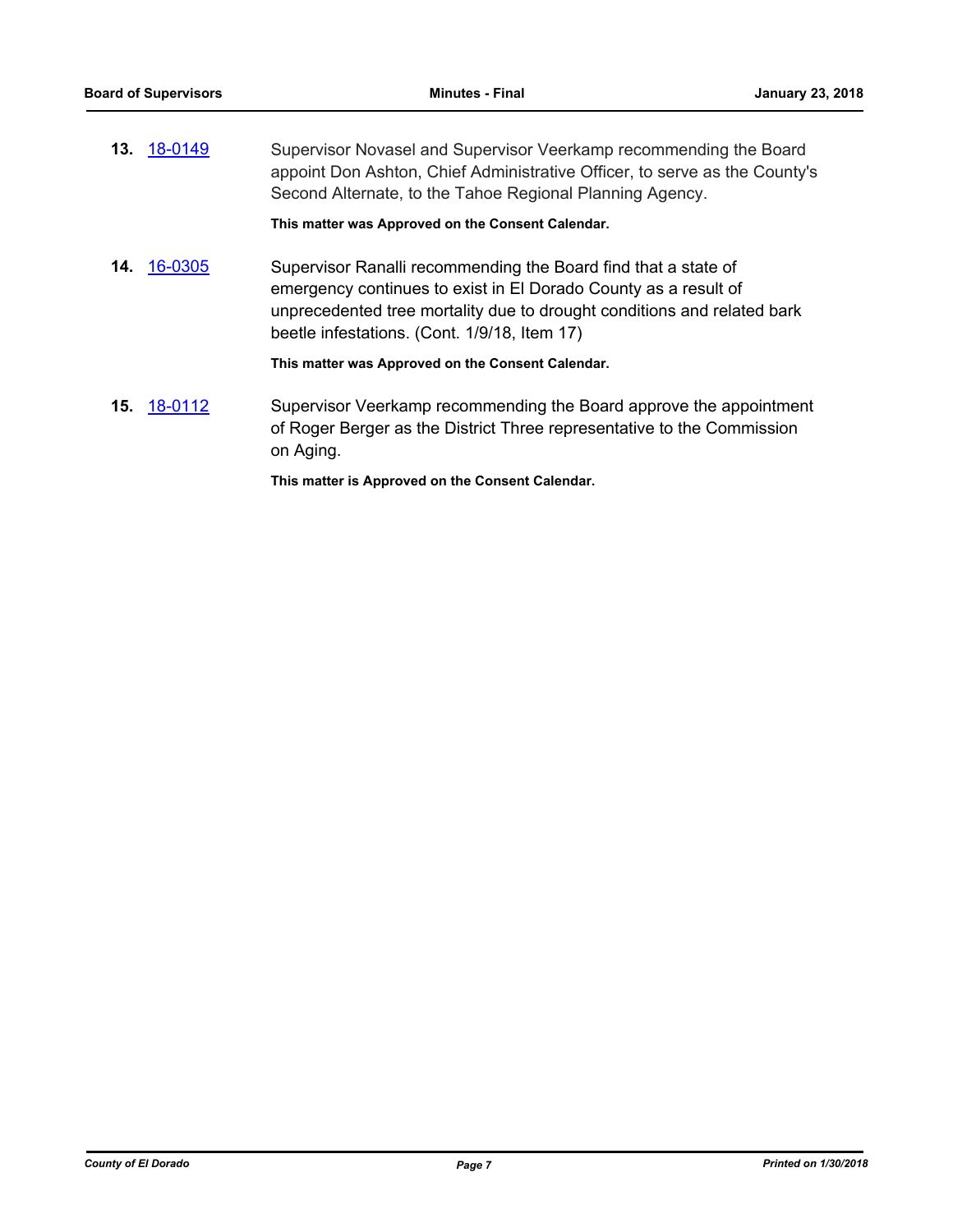#### **HEALTH AND HUMAN SERVICES - CONSENT ITEMS**

**16.** [17-1270](http://eldorado.legistar.com/gateway.aspx?m=l&id=/matter.aspx?key=23214) Health and Human Services Agency recommending the Board: 1) Approve and authorize the Chair to sign Amendment 1 to Agreement for Services 401-S1710 with The Center for Violence-Free Relationships, for the provision of therapeutic counseling and related services, for the term April 1, 2017 through March 31, 2020, increasing the maximum obligation by \$134,523 for a new total obligation of \$200,000; and 2) Authorize the Purchasing Agent, or designee, to execute further documents relating to Agreement for Services 401-S1710, including amendments which do not increase the maximum dollar amount or term of the Agreement, and contingent upon approval by County Counsel and Risk Management.

**FUNDING**: Federal, State, and Realignment.

**This matter was Approved on the Consent Calendar.**

**17.** [17-1382](http://eldorado.legistar.com/gateway.aspx?m=l&id=/matter.aspx?key=23328) Health and Human Services Agency recommending the Board: 1) Approve and authorize the Chair to sign Agreement for Services 232-S1811 with Teresa McIntyre-Harlow, Ph.D. for the provision of therapeutic counseling and related services, for the term February 1, 2018 through January 31, 2021, with a maximum contractual obligation of \$200,000; and

2) Authorize the Purchasing Agent, or designee, to execute further documents relating to Agreement for Services 232-S1811, including amendments, that do not increase the maximum dollar amount or term of the Agreement, and contingent upon approval by County Counsel and Risk Management.

**FUNDING**: Federal and State Funding.

**This matter was Approved on the Consent Calendar.**

**18.** [18-0007](http://eldorado.legistar.com/gateway.aspx?m=l&id=/matter.aspx?key=23348) Health and Human Services Agency recommending the Board approve and authorize the Chair to sign a Budget Transfer Request increasing the Behavioral Health program Fixed Assets by \$22,000 and decreasing Appropriations for Contingency and Computer Maintenance by \$22,000, for the purchase of a server and supporting items to store security camera recordings for the period of one (1) year, in accordance with California Government Code (GC) Section 34090.6. (4/5 vote required)

**FUNDING:** Mental Health Services Act (MHSA) and Realignment .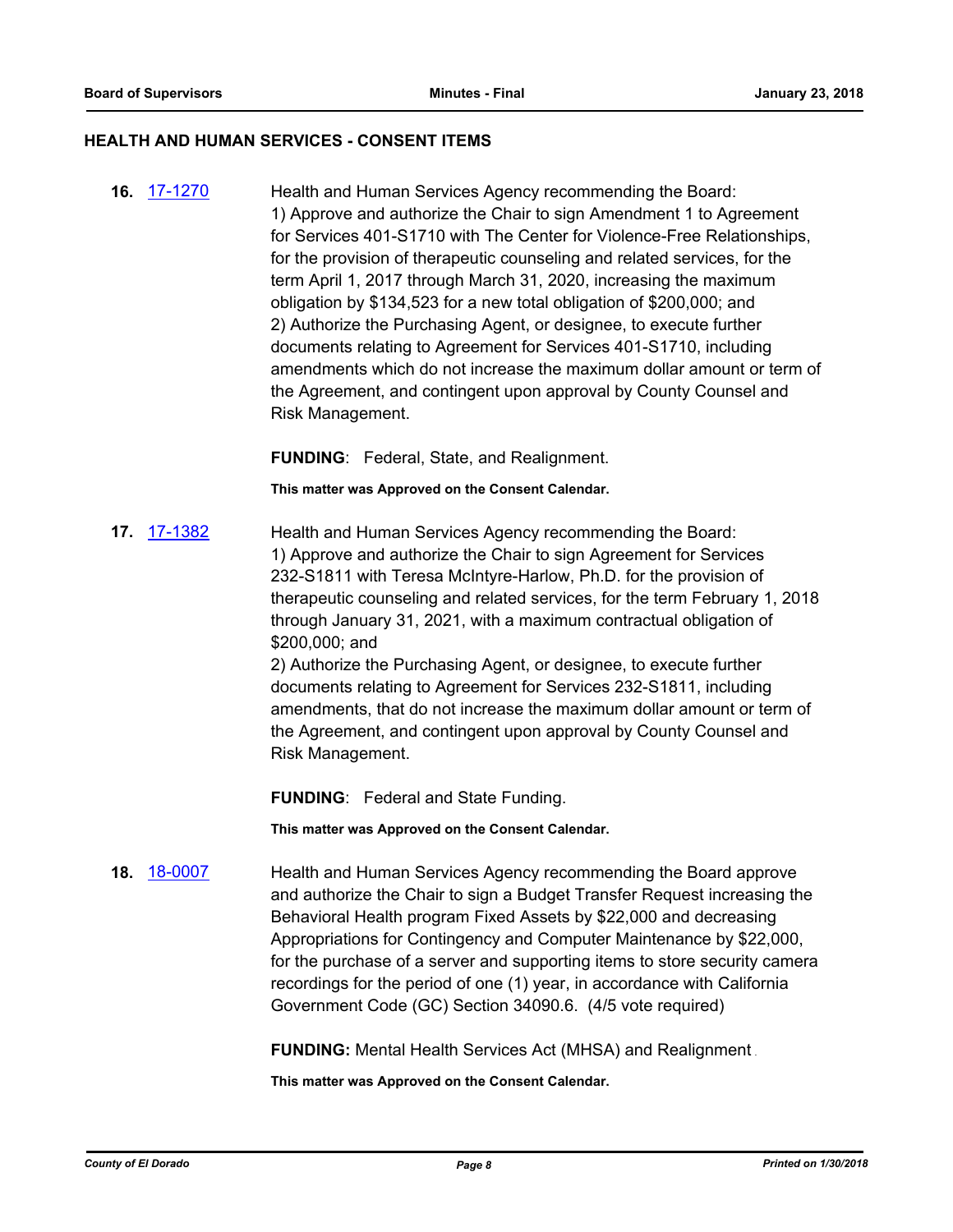#### **LAND USE AND DEVELOPMENT - CONSENT ITEMS**

**19.** [16-1240](http://eldorado.legistar.com/gateway.aspx?m=l&id=/matter.aspx?key=21900) Community Development Services, Department of Transportation, recommending the Board receive and file a biannual report on real property acquisitions executed by the Chief Administrative Officer, or designee, under the authority of Ordinance 5051, and by the Director of Transportation, under the authority of Ordinance 5056**,** for acquisitions totaling \$65,750 during the reporting period of May 18 through November 20, 2017.

> **FUNDING:** These real property acquisitions were made using various funding sources as detailed in the Department of Transportation's Capital Improvement Program.

**This matter was Approved on the Consent Calendar.**

**20.** [17-1340](http://eldorado.legistar.com/gateway.aspx?m=l&id=/matter.aspx?key=23286) Community Development Services, Department of Transportation, recommending the Board consider the following: 1) Approve and authorize the Chair to sign the Notice of Acceptance with MKD Construction, Inc., for the Evelyn Road Culvert and Road Repair Project, Contract PW 17-31181, CIP 78721, P&C 242-C1899; and 2) Approve and authorize the Clerk of the Board to release the Payment and Performance Bonds to the Surety upon notification from the Department of Transportation, after the one-year guarantee period.

> **FUNDING:** Local and State discretionary funding initially (100%), with Transportation staff working with the Federal Emergency Management Agency and the California Office of Emergency Services to obtain reimbursement of up to 93.75% of total project costs. (Local/State/Federal)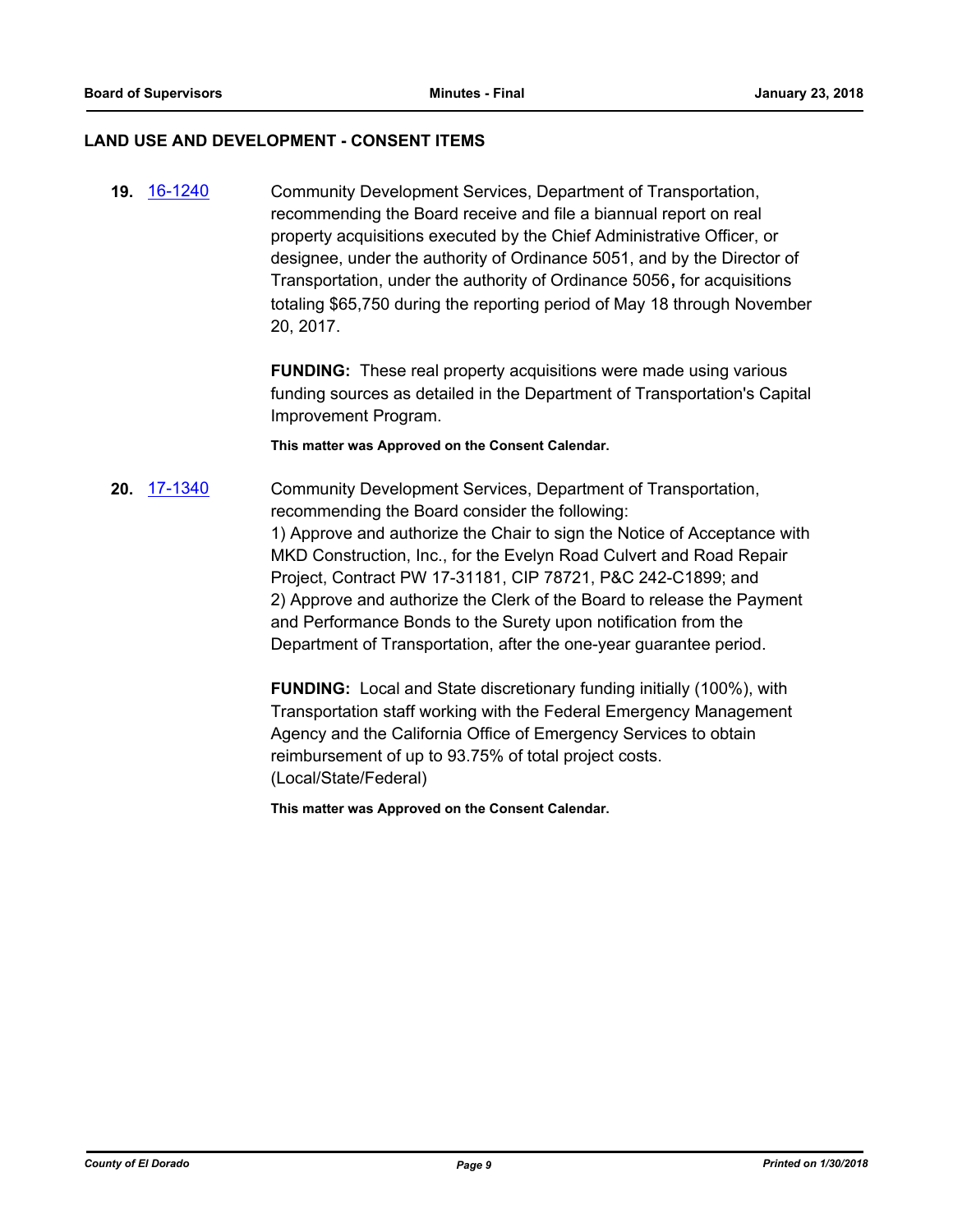**21.** [17-1379](http://eldorado.legistar.com/gateway.aspx?m=l&id=/matter.aspx?key=23325) Community Development Services, Department of Transportation, recommending the Board consider the following pertaining to the Starkes Grade Road Slipout Project, Contract PW 17-31204, CIP 78715: 1) Award the Construction Contract to Trinity River Construction, Inc., who submitted the lowest responsive, responsible bid of \$901,584.45; 2) Approve and authorize the Chair to sign the Construction Contract, subject to final review and approval by County Counsel and Risk Management; and 3) Authorize the Director of Transportation to sign an Escrow Agreement, if requested by the Contractor and in accordance with Public Contract

Code Section 22300, for the purpose of holding Contract retention funds.

**FUNDING**: Local and State discretionary funding initially (100%), with Transportation staff working with the Federal Emergency Management Agency and California Office of Emergency Services to obtain reimbursement. (Local/State/Federal)

**This matter was Approved on the Consent Calendar.**

**22.** [17-1380](http://eldorado.legistar.com/gateway.aspx?m=l&id=/matter.aspx?key=23326) Community Development Services, Department of Transportation, recommending the Board consider the following pertaining to the Kyburz Drive Culvert Repair, Contract PW 17-31169, CIP 78703:

> 1) Award the Construction Contract to the lowest responsive, responsible bidder, said bidder to be determined after the bid opening on January 4, 2018;

2) Approve and authorize the Chair to sign the Construction Contract, subject to review and approval by County Counsel and Risk Management; and

3) Authorize the Director of Transportation to sign an Escrow Agreement, if requested by the Contractor and in accordance with Public Contract Code Section 22300, for the purpose of holding Contract retention funds.

**FUNDING**: Local and State discretionary funding initially (100%), with Transportation staff working with the Federal Emergency Management Agency and California Office of Emergency Services to obtain reimbursement. (Local/State/Federal)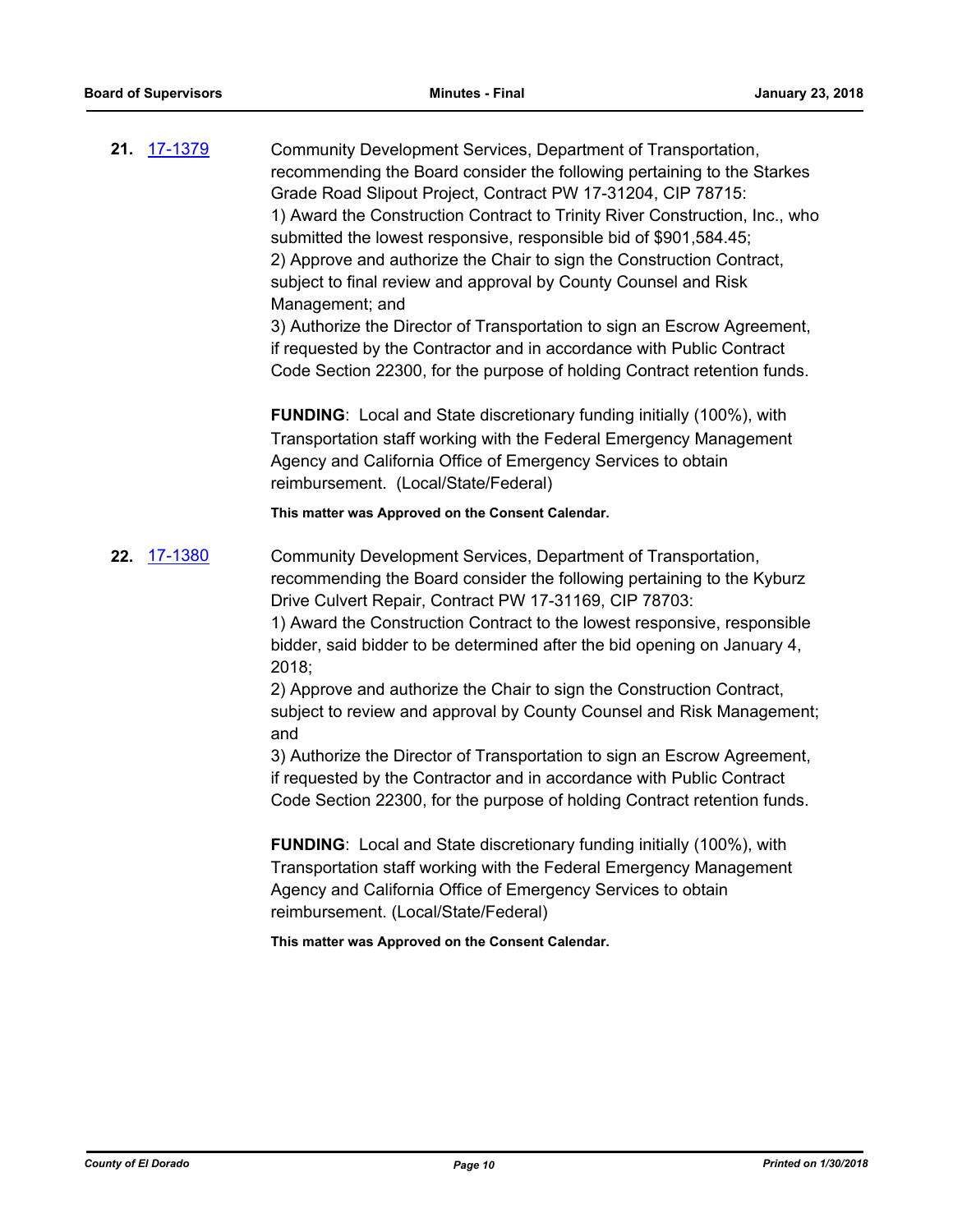**23.** [17-1393](http://eldorado.legistar.com/gateway.aspx?m=l&id=/matter.aspx?key=23339) Community Development Services, Department of Transportation, recommending the Board consider the following: 1) Approve and authorize the Chair to sign the Notice of Acceptance with West Coast Paving, Inc., for the Tahoe Road Repair (FEMA) Project, Contract PW 17-31183, P&C 206-C1899; and 2) Approve and authorize the Clerk of the Board to release the Payment and Performance Bonds to the Surety upon notification from the Department of Transportation, after the one-year guarantee period.

> **FUNDING:** Local and State discretionary funding initially (100%), with Transportation staff working with the Federal Emergency Management Agency and the California Office of Emergency Services to obtain reimbursement for up to 93.75% of total project costs. (Local/State/Federal)

#### **This matter was Approved on the Consent Calendar.**

**24.** [18-0037](http://eldorado.legistar.com/gateway.aspx?m=l&id=/matter.aspx?key=23378) Community Development Services, Department of Transportation, recommending the Board consider the following: 1) Approve and authorize the Chair to sign the Notice of Acceptance with Vinciguerra Construction, for the US 50/Missouri Flat Road Interchange - Phase 1B.2 Project, Contract PW 16-31149, CIP 71359, P&C 034-C1799; and 2) Approve and authorize the Clerk of the Board to release the Payment

and Performance Bonds to the Surety upon notification from the Department of Transportation, after the one-year guarantee period.

**FUNDING:** Congestion Mitigation and Air Quality (49% - Federal) and Master Circulation & Funding Plan Financing (51% - Local).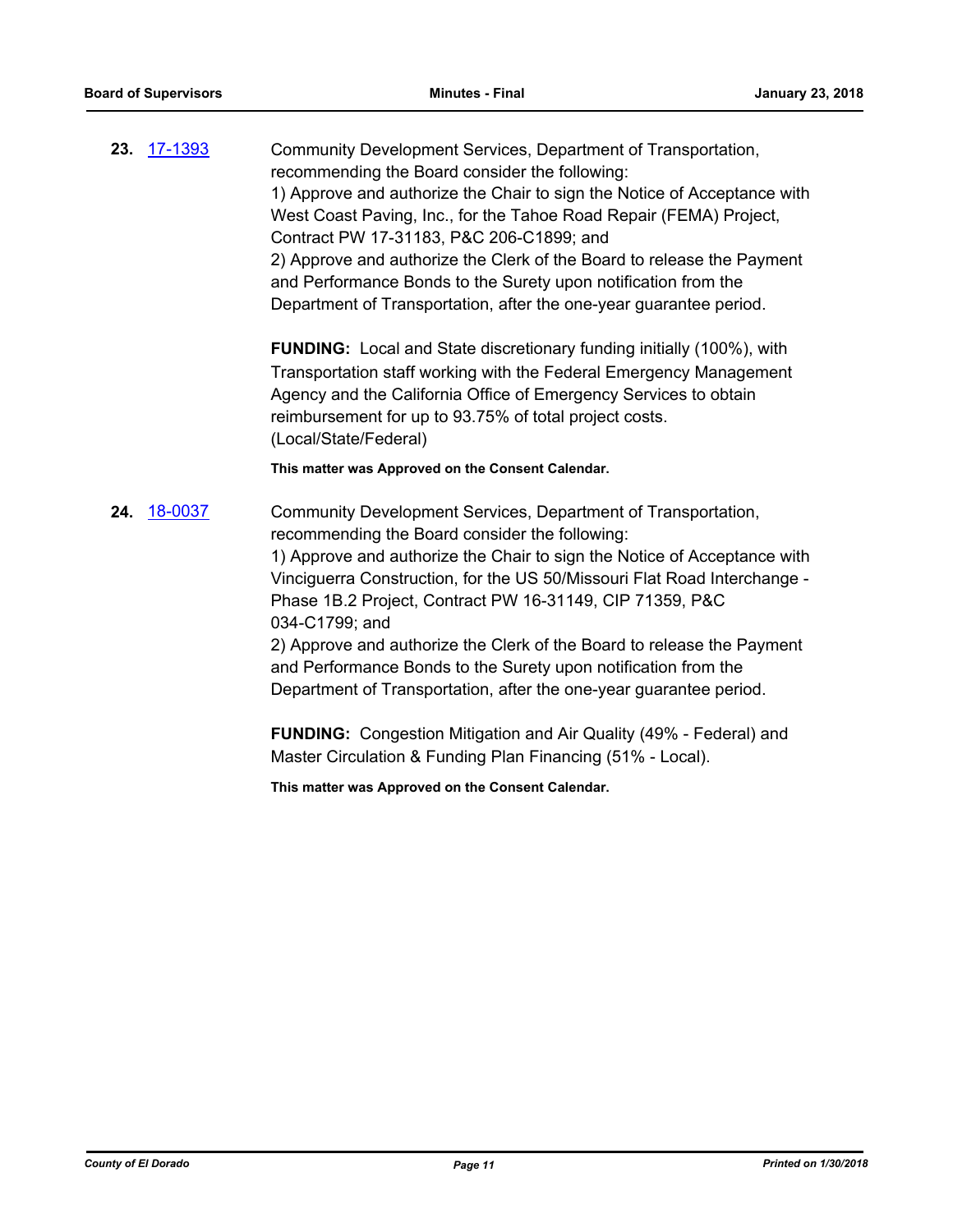| 25. | 18-0040 | Community Development Services, Department of Transportation,<br>recommending the Board consider the following:<br>1) Approve and authorize the Chair to sign the Notice of Acceptance with<br>Doug Veerkamp General Engineering, Inc., for the Cable Road - Culvert<br>Damage Project, Contract PW 17-31157, CIP 78710, P&C 446-C1799;<br>and<br>2) Approve and authorize the Clerk of the Board to release the Payment<br>and Performance Bonds to the Surety upon notification from the<br>Department of Transportation, after the one-year guarantee period.  |
|-----|---------|-------------------------------------------------------------------------------------------------------------------------------------------------------------------------------------------------------------------------------------------------------------------------------------------------------------------------------------------------------------------------------------------------------------------------------------------------------------------------------------------------------------------------------------------------------------------|
|     |         | <b>FUNDING:</b> Local and State discretionary funding initially (100%), with<br>Transportation staff working with the Federal Emergency Management<br>Agency and the California Office of Emergency Services to obtain<br>reimbursement of up to 93.75% of total project costs.<br>(Local/State/Federal)                                                                                                                                                                                                                                                          |
|     |         | This matter was Approved on the Consent Calendar.<br>Supervisor Veerkamp recused himself from this matter.                                                                                                                                                                                                                                                                                                                                                                                                                                                        |
| 26. | 18-0042 | Community Development Services, Department of Transportation,<br>recommending the Board consider the following:<br>1) Approve and authorize the Chair to sign the Notice of Acceptance with<br>Doug Veerkamp General Engineering, Inc., for the 2017 Bucks Bar Road<br>Sinkhole Project, Contract PW 17-31156, CIP 78716, P&C 444-C1799;<br>and<br>2) Approve and authorize the Clerk of the Board to release the Payment<br>and Performance Bonds to the Surety upon notification from the<br>Department of Transportation, after the one-year guarantee period. |
|     |         | <b>FUNDING:</b> Local discretionary funding initially (100%), with Department<br>of Transportation staff working with the Federal Highway Administration<br>and the California Office of Emergency Services to obtain reimbursement.<br>(Local/State/Federal)                                                                                                                                                                                                                                                                                                     |
|     |         | This matter was Approved on the Consent Calendar.<br>Supervisor Veerkamp recused himself from this matter.                                                                                                                                                                                                                                                                                                                                                                                                                                                        |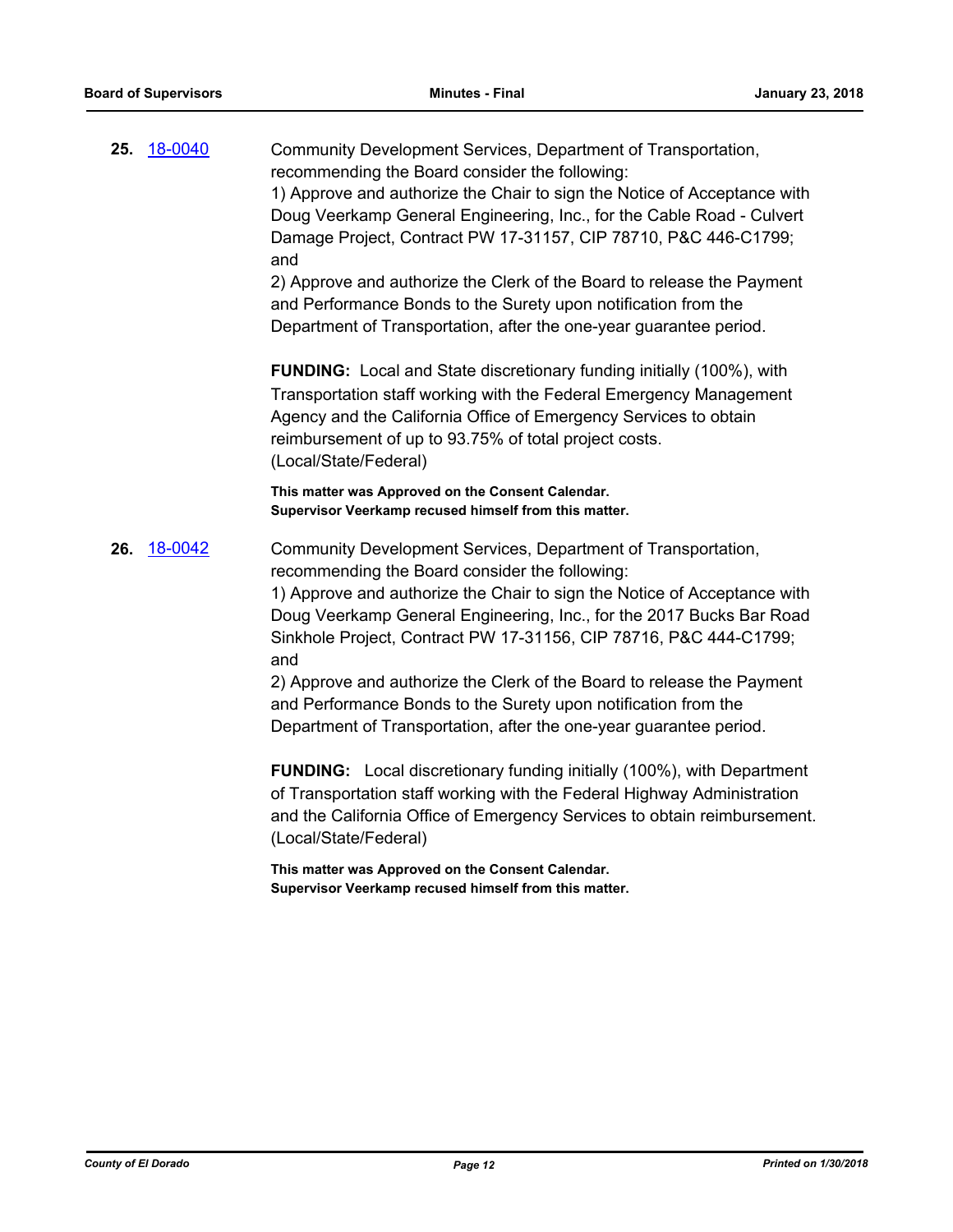|     | 27. 18-0043 | Community Development Services, Department of Transportation,<br>recommending the Board consider the following:<br>1) Approve and authorize the Chair to sign the Notice of Acceptance with<br>Bridgeway Civil Constructors, Inc., for the Ice House Road at Jones Fork<br>Silver Creek Bridge Maintenance Project, Contract PW 16-31122, CIP<br>77131, P&C 027-C1799; and<br>2) Approve and authorize the Clerk of the Board to release the Payment<br>and Performance Bonds to the Surety upon notification from the<br>Department of Transportation, after the one-year guarantee period.                                                                                         |
|-----|-------------|--------------------------------------------------------------------------------------------------------------------------------------------------------------------------------------------------------------------------------------------------------------------------------------------------------------------------------------------------------------------------------------------------------------------------------------------------------------------------------------------------------------------------------------------------------------------------------------------------------------------------------------------------------------------------------------|
|     |             | FUNDING: Highway Bridge Program (87%) (Federal Funds), and<br>Sacramento Municipal Utility District Upper American River Project<br>Cooperative Agreement (13%).                                                                                                                                                                                                                                                                                                                                                                                                                                                                                                                     |
|     |             | This matter was Approved on the Consent Calendar.                                                                                                                                                                                                                                                                                                                                                                                                                                                                                                                                                                                                                                    |
| 28. | 18-0047     | Community Development Services, Transportation Department - Fleet<br>Unit, recommending the Board approve the following:<br>1) Award Bid 18-070-023 for the purchase of new fleet vehicles to the low<br>qualified bidders Towne Motor Company of Redwood City, CA, (bid<br>vehicles "D", "I", "V" and "X") in the amount of \$245,939, Winner<br>Chevrolet, Inc. of Elk Grove, CA, (bid vehicles "C", "F", "L", "M" and "U")<br>in the amount of \$338,620 plus all required taxes and fees (estimated at<br>\$42,565); and<br>2) Authorize the Purchasing Agent to sign purchase orders in the amount<br>of \$584,559 plus all required taxes and fees (estimated at \$42,565) for |

the purchase of 20 replacement and 1 new county vehicle.

**FUNDING:** Fleet Internal Service Fund and Permit Fees.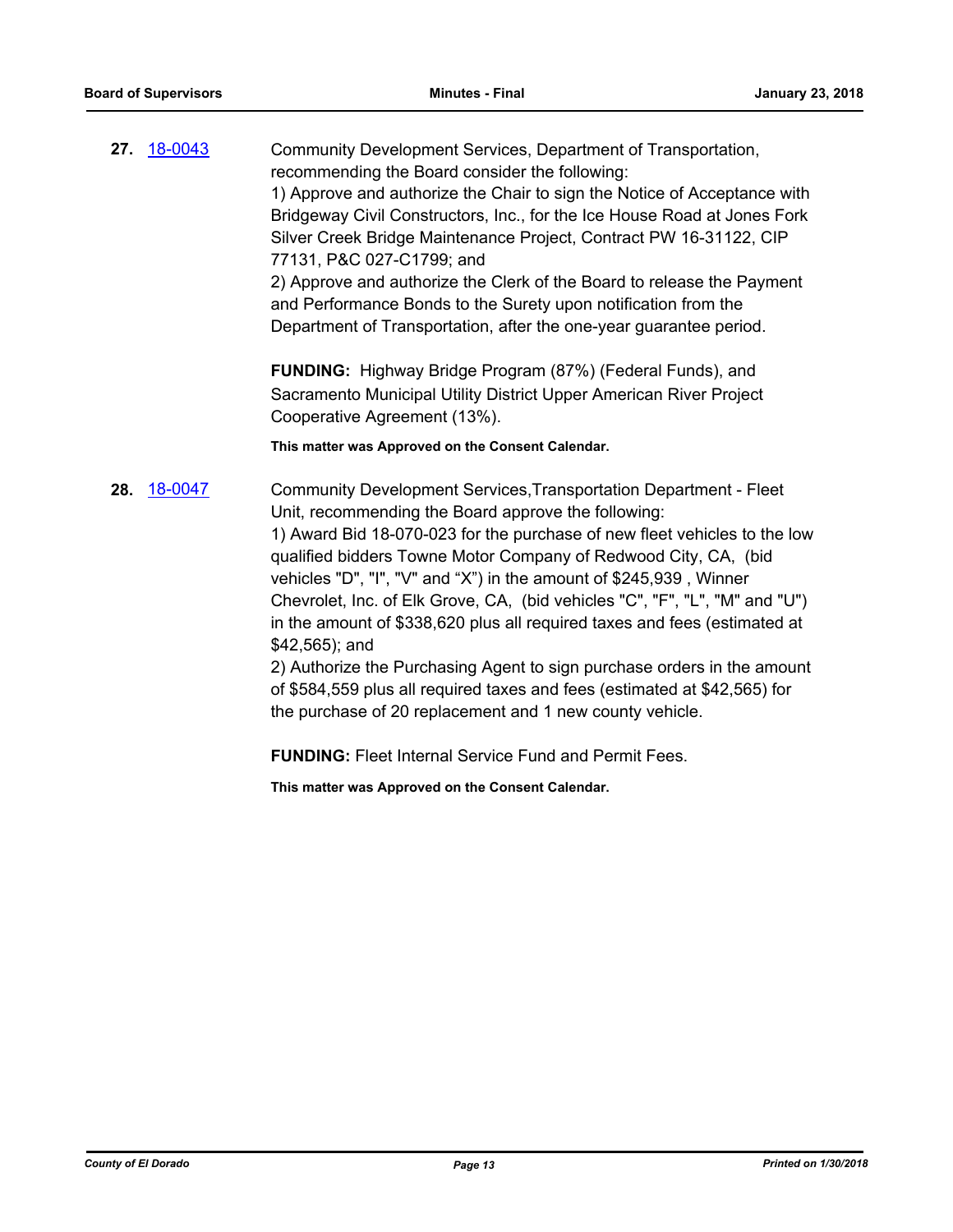#### **LAW AND JUSTICE - CONSENT ITEMS**

**29.** [17-0071](http://eldorado.legistar.com/gateway.aspx?m=l&id=/matter.aspx?key=22008) Sheriff's Office of Emergency Services recommending the Board find that a local state of emergency continues to exist in El Dorado County due to the effects of severe storms throughout Northern California bringing high winds, substantial precipitation, high and fast flowing streams, creeks and rivers, and general flooding. (Cont. 1/9/18, Item 33)

#### **FUNDING:** N/A

**This matter was Approved on the Consent Calendar.**

**30.** [17-0184](http://eldorado.legistar.com/gateway.aspx?m=l&id=/matter.aspx?key=22122) Sheriff's Office of Emergency Services recommending the Board find that a local state of emergency continues to exist in El Dorado County due to the effects of severe storms, starting on February 6th, throughout Northern California bringing high winds, substantial precipitation, high and fast flowing streams, creeks and rivers, and general flooding. (Cont. 1/9/18, Item 34)

### **FUNDING:** N/A

**This matter was Approved on the Consent Calendar.**

#### **31.** [17-1362](http://eldorado.legistar.com/gateway.aspx?m=l&id=/matter.aspx?key=23308) Sheriff's Office recommending the Board:

1) Waive provisions of County Ordinance 12.64.040, which prohibit the operation of a motorboat on the South Fork of the American River between the Chili Bar Dam and the confluence with the Folsom Lake State Recreation Area, for the purpose of conducting a swift water training exercise in conjunction with California Department of Boating and Waterways for the dates June 4-8, 2018; and

2) Make findings that swift water training of Sheriff Personnel will enhance the health and safety of the County's residents and that it is a good and sufficient reason to waive the provisions of County Ordinance 12.64.040.

**This matter was Approved on the Consent Calendar.**

## **END CONSENT CALENDAR**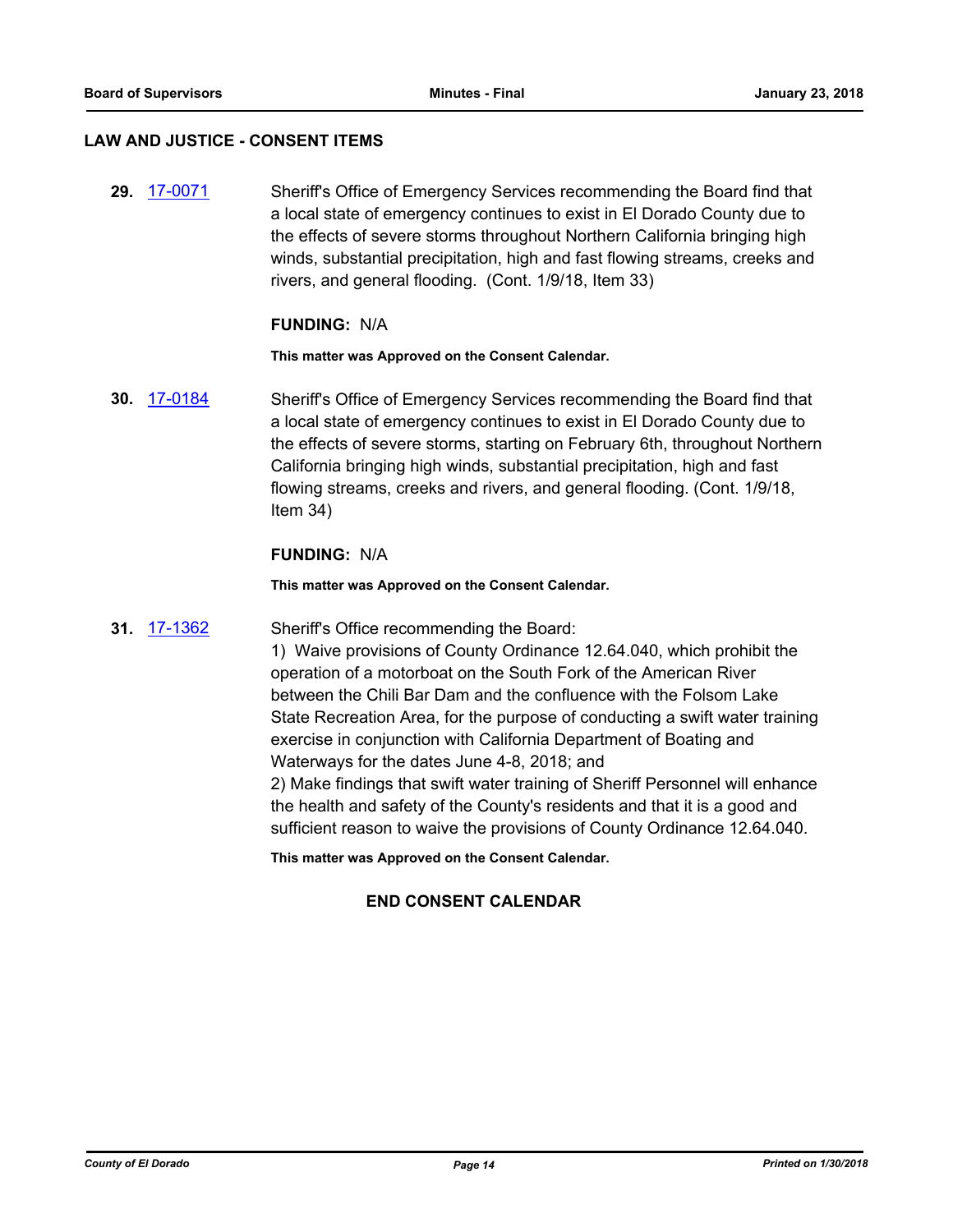## **8:00 A.M. - TIME ALLOCATION**

| 32. | 18-0100        | Chief Administrative Office recommending the Board receive<br>informational presentations from the listed Departments as part of the<br>preparation for the Fiscal Year 2018/19 Budget development process:<br>1) Environmental Management Department;<br>2) Planning and Building Department;<br>3) Community Development Services - Administration & Finance; and<br>4) Transportation Department. (Est. Time: 1.5 Hr.) |
|-----|----------------|---------------------------------------------------------------------------------------------------------------------------------------------------------------------------------------------------------------------------------------------------------------------------------------------------------------------------------------------------------------------------------------------------------------------------|
|     |                | The Board received presentations from the Environmental Management<br>Department, Planning and Building Department, Community Development<br>Services - Administration and Finance, and Transportation Department.                                                                                                                                                                                                        |
| 33. | <u>18-0102</u> | Community Development Services, Department of Transportation,<br>recommending the Board receive and file an update on the emergency<br>road projects in the Tahoe Basin and Western Slope of El Dorado<br>County. (Est. Time: 30 Min.)                                                                                                                                                                                    |

**FUNDING:** Local discretionary funding initially (100%), with Transportation staff working with FHWA, Governor's Office of Emergency Services, and FEMA to obtain emergency reimbursement.

**Received and Filed.**

### **10:00 A.M. - TIME ALLOCATION**

**34.** [18-0078](http://eldorado.legistar.com/gateway.aspx?m=l&id=/matter.aspx?key=23419) Chief Administrative Office recommending the Board receive a presentation regarding options for establishing a public agency post-employment benefits trust program, Internal Revenue Code Section 115 Irrevocable Trust, as it relates to the County's CalPERS retirement and other post employment benefit liabilities, presented by Public Agency Retirement Services, and provide related direction to staff. (Est. Time: 45 Min.)

> **A motion was made by Supervisor Veerkamp, seconded by Supervisor Hidahl to direct staff to return to the Board with a funding policy to set up a public agency post-employment benefits trust program including discussions with the Chief Administrative Office, Auditor and Treasurer/Tax Collector.**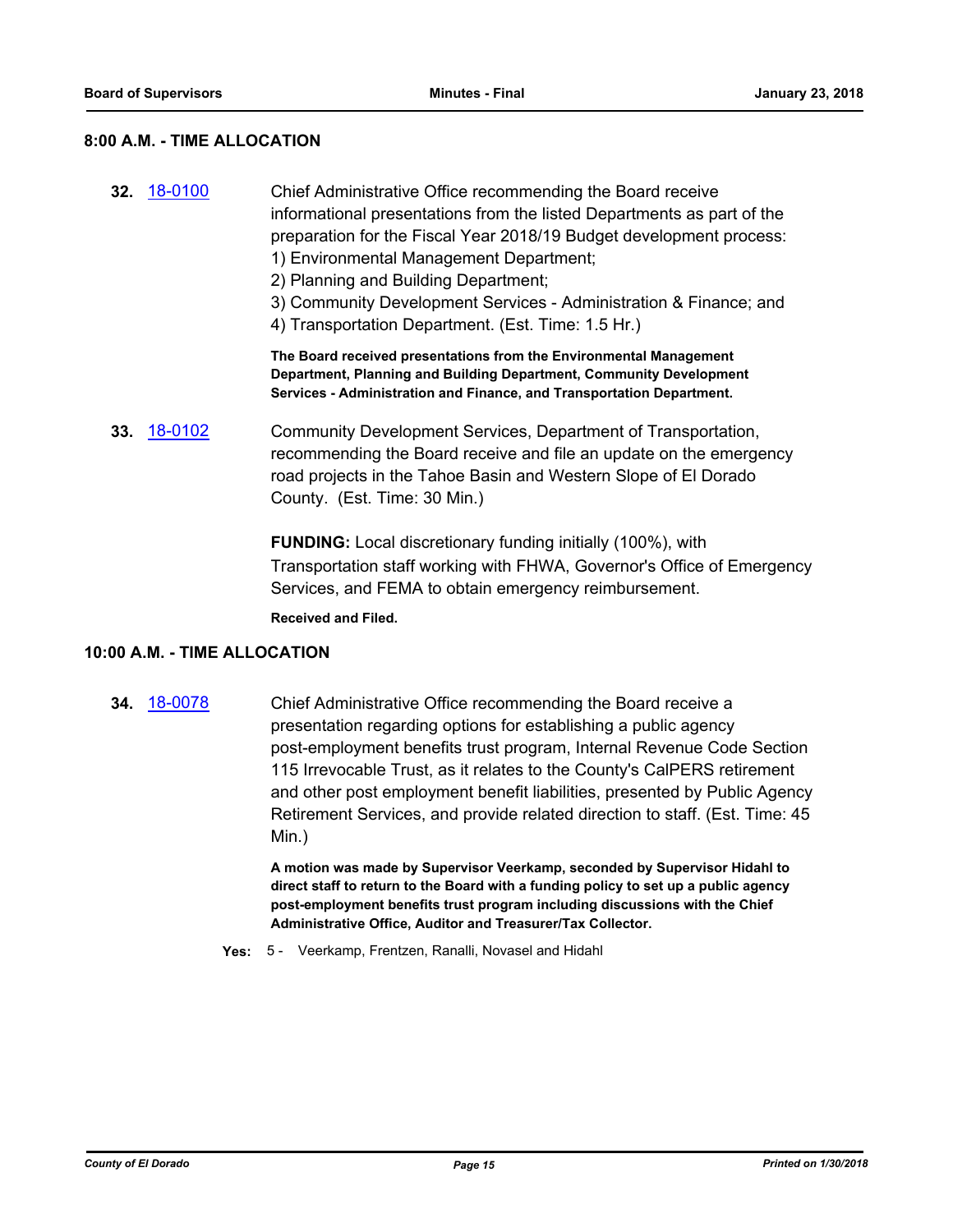#### **DEPARTMENT MATTERS (Items in the category may be called at any time)**

**35.** [17-1361](http://eldorado.legistar.com/gateway.aspx?m=l&id=/matter.aspx?key=23307) Sheriff's Office recommending the Board consider the following: 1) Approve the **Introduction** (First Reading) of Ordinance **5077** repealing Section 2.15.090 regarding the Residence requirement for Sheriff's Deputies; and 2) Waive full reading of the Ordinance, read by title only and continue this matter to January 30, 2018 for **Final Passage** (Second Reading). (Est. Time: 5 Min.)

## **FUNDING:** N/A

*Public Comment: S. Taylor*

**A motion was made by Supervisor Veerkamp, seconded by Supervisor Novasel to Approve this matter and Continue Ordinance 5077 to January 30, 2018 for Final Passage (Second Recording).**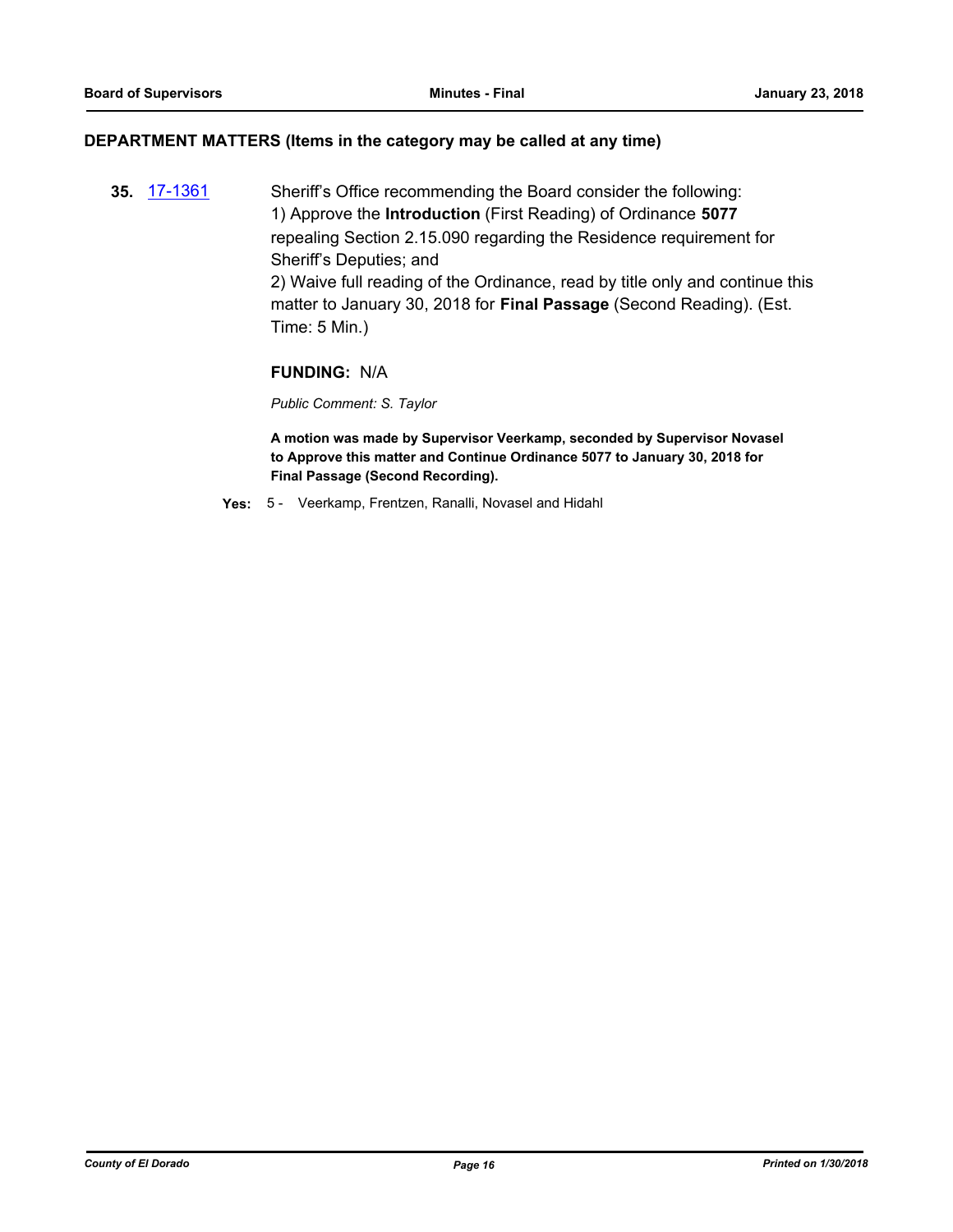## **11:00 A.M. - TIME ALLOCATION**

**36.** [18-0095](http://eldorado.legistar.com/gateway.aspx?m=l&id=/matter.aspx?key=23436) Supervisor Novasel recommending the Board approve and authorize the Chair to sign five Proclamations recognizing Community Hubs for their prevention and early intervention services for expectant parents and families with children ages 0 through 18 years of age with each Supervisorial District. (Est. Time: 20 Min.)

*Public Comment: G. Swigart*

**Kathleen Guerrero, First 5 El Dorado Executive Director, read the Proclamation. A motion was made by Supervisor Novasel, seconded by Supervisor Veerkamp to Approve this matter authorizing the Chair to sign five Proclamations recognizing Community hubs for their prevention and early intervention services for expectant parents and families with children ages 0 through 18 years of age with each Supervisorial District.**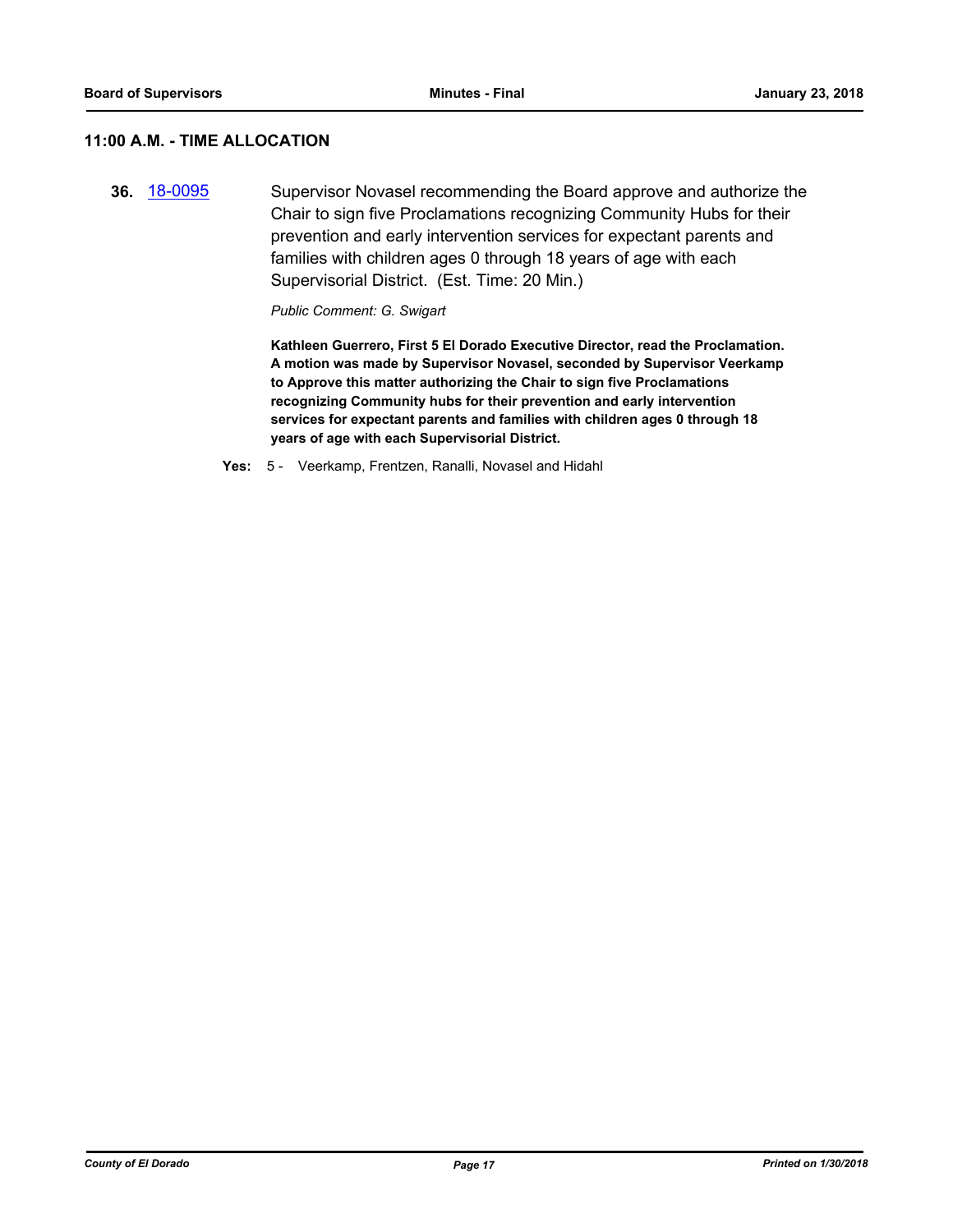#### **1:00 P.M. - TIME ALLOCATION**

**37.** [18-0077](http://eldorado.legistar.com/gateway.aspx?m=l&id=/matter.aspx?key=23418) Ad Hoc Broadband Technical Advisory Committee, in coordination with the Chief Administrative Office, recommending the Board receive and file a presentation by NeoConnect focusing on Broadband planning efforts and the related Broadband Feasibility Study currently being conducted in El Dorado County; and

> Chief Administrative Office recommending that the Board consider creating a new Ad Hoc Committee to focus solely on the Feasibility Study, and appoint/reappoint two members of the Board to serve as the Broadband Feasibility Study Ad Hoc Committee, to work with the technical advisory group of community members currently gathered for the purposes of providing technical expertise and advice during the Broadband planning effort. (Est. Time: 2 Hr.)

**FUNDING:** 50% Economic Development Administration (EDA) grant, 50% General Fund.

*Public Comment: F. Pilot, M. Gartner, J. Mattock*

**A motion was made by Supervisor Veerkamp, seconded by Supervisor Hidahl to:**

**1) Receive and file the presentation by NeoConnect;** 

**2) Dissolve the current Ad Hoc Committee; and**

**3) Create a new Ad Hoc Committee appointing Supervisors Frentzen and Novasel to focus solely on the Feasibility Study.**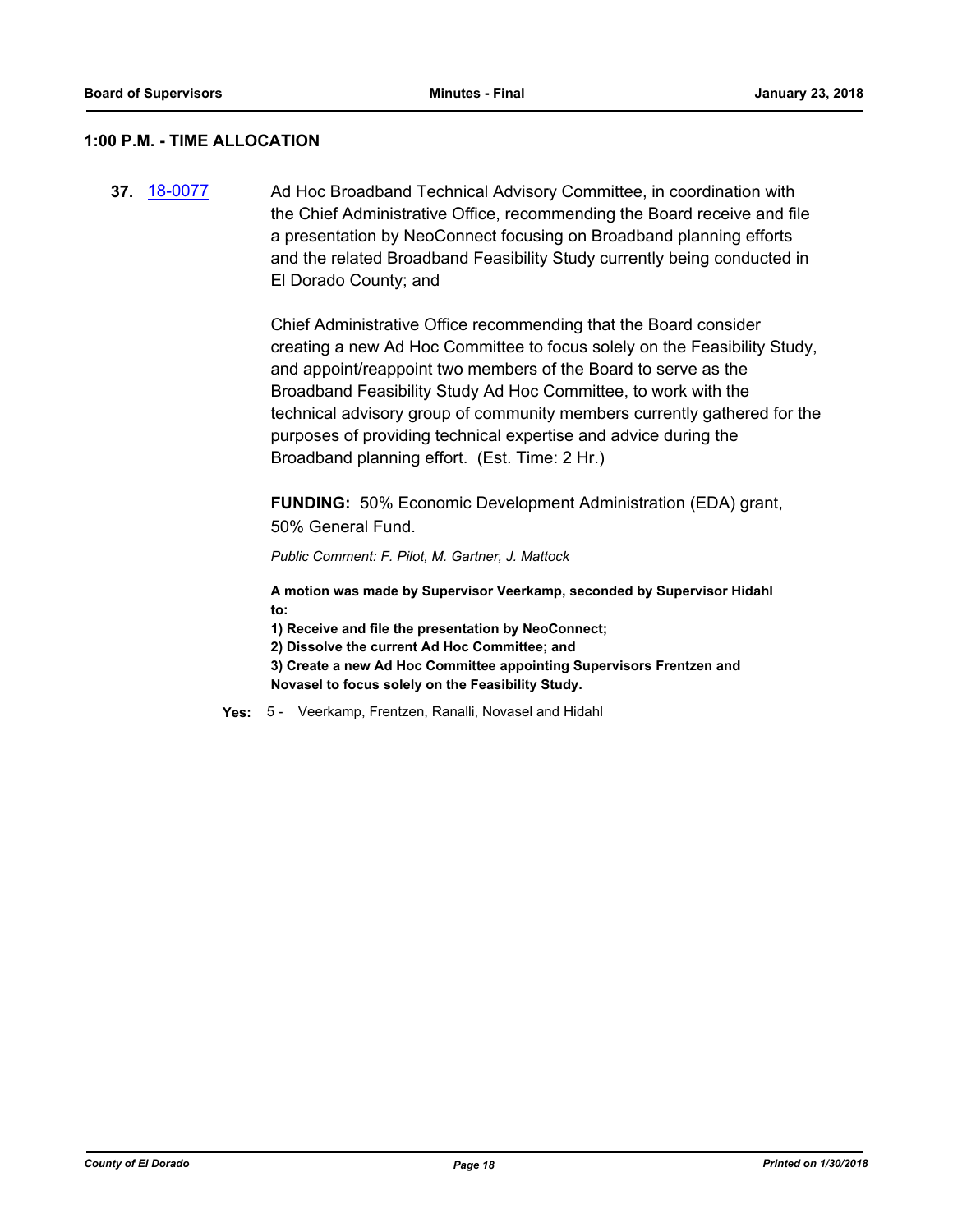#### **3:00 P.M. - TIME ALLOCATION**

**38.** [18-0080](http://eldorado.legistar.com/gateway.aspx?m=l&id=/matter.aspx?key=23421) Ad Hoc Cannabis Advisory Committee, in coordination with the Chief Administrative Office, recommending the Board approve Urgency Ordinance **5075**, pursuant to California Government Code section 65858(b), extending the 45-day temporary ban on commercial licenses for both medical and recreational (adult) cannabis, with the exception of the medical cannabis dispensaries allowed to operate under ordinance 4999, with the temporary ban being in effect for a total of 2 years since its initial adoption on December 12, 2017. (4/5 vote required) (Est. Time: 30 Min.)

#### **FUNDING:** N/A

*Public Comment: M. Vaughn. T. Messenger, G. Wenworth, A. Schnier, R. Miller, L. Tony, M. Donnelly, J. Mattock, A. O'Neil, P. Ducheck, K. Suiter, R. Boylan, D. Schaffer, H. Campbell*

**A motion was made by Supervisor Veerkamp, seconded by Supervisor Novasel to Adopt Ordinance 5075.**

**Supervisor Frentzen stated her opposition to Section 130.14.270(2)(E) of Ordinance 5075, which states "The Board of Supervisors hereby directs the Cannabis Advisory Committee to consider and study possible means to regulate or prohibit commercial cannabis activities, including possible amendments to the County Zoning Ordinance and the means to fund the regulation and enforcement of any new commercial cannabis activities. The Board further directs the Cannabis Advisory Committee to study and create ballot measures for different cannabis commercial uses tied to taxation for a local election."**

**Yes:** 5 - Veerkamp, Frentzen, Ranalli, Novasel and Hidahl

**39.** [18-0033](http://eldorado.legistar.com/gateway.aspx?m=l&id=/matter.aspx?key=23374) Supervisor Veerkamp recommending the Board give conceptual approval to amend County Ordinance Code, Chapter 09.02 - Code Enforcement, pursuant to Board Policy A-3, to direct staff to study more defined code enforcement process timelines and evaluate services provided, which does not include Vacation Home Rentals. (Est. Time: 15 Min.)

*Public Comment: P. Dwyer, M. Webb, F. Savacool, H. Campbell, L. Parlin, J. Tenseo*

**A motion was made by Supervisor Veerkamp, seconded by Supervisor Hidahl to Approve this matter and appoint Supervisors Veerkamp and Hidahl to the Ad Hoc Committee.**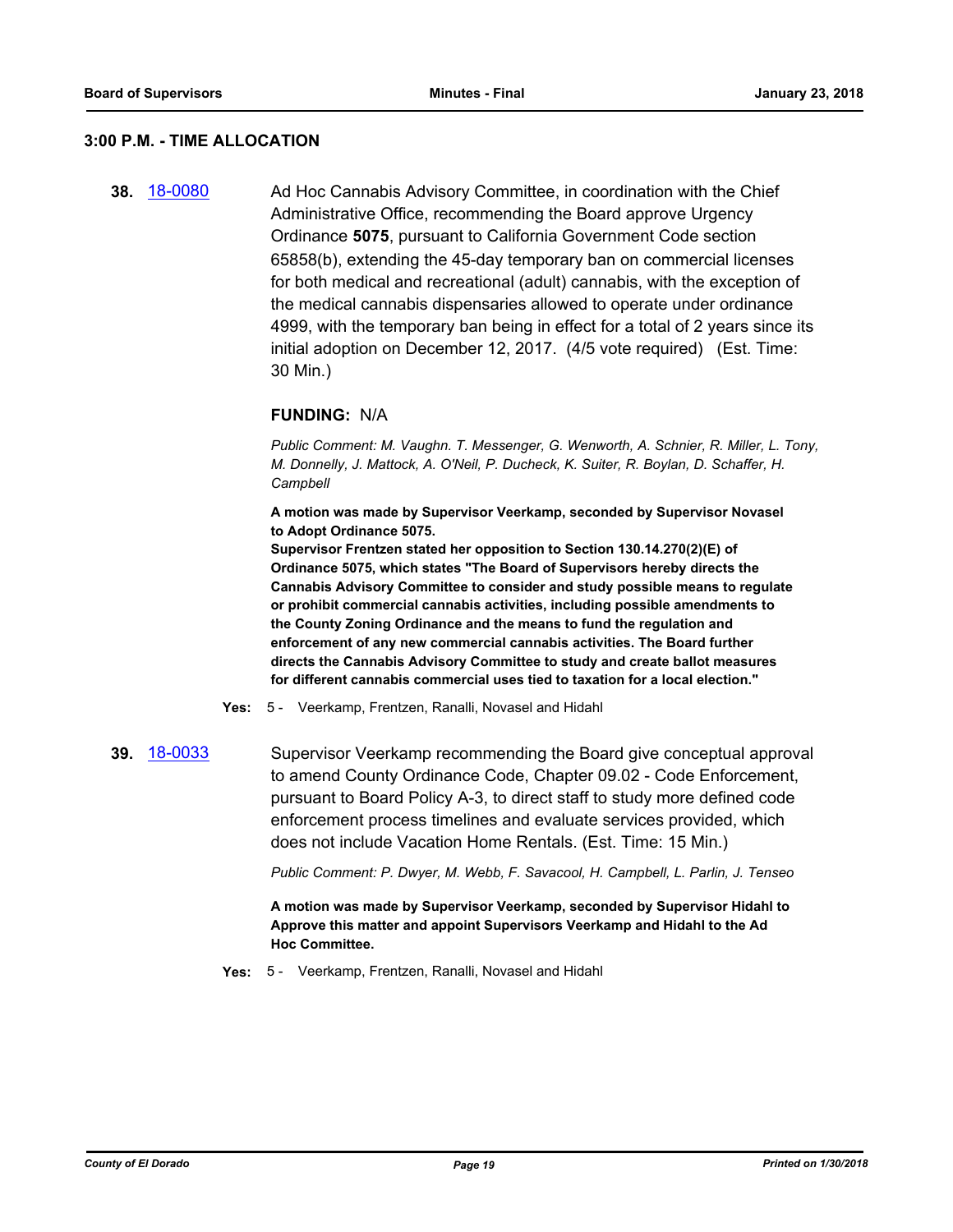**Supervisor Novasel reported on the following:**

#### **ITEMS TO/FROM SUPERVISORS**

**Women's March. Tahoe Basin Senior meeting. Broadband stakeholders meeting. Tahoe Transportation District special meeting. California State Association of Counties special meeting. Solid Waste Joint Powers Authority meeting. Supervisor Hidahl reported on the following: El Dorado Water and Power Authority meeting. Homeless webinar. El Dorado County tourism meeting. Friends of the Library luncheon. Southeast Connector Joint Powers Authority meeting is tomorrow. Supervisor Veerkamp reported on the following: Southfork meeting. El Dorado Water and Power Authority and Water Agency meetings. Tibetan Monks presentation of Proclamation. Apple Hill Growers event. Bob Smart trail dedication. Park collaboration. El Dorado Hills/Latrobe meeting. Mobilehome Park discussion on affordable housing. Sacramento Area Council of Governments meeting. County Chamber summit. Heroes Night for the Boys and Girls Club. Art and Wine event at MORE. Search and Rescue crab feed event. Chocolate Event sponsored by the Soroptimists. Supervisor Frentzen reported on the following: Acknowledged C.J. Freeland. Stakeholders meeting for Broadband. State Controller meeting. Local Agency Formation Commission legislative meeting. Supervisor Ranalli reported on the following: Friends of the Library luncheon. GSAC championship program. Mountain County Resources meeting. Rural County Representatives of California meeting. Art and Wine event at MORE. Don Ashton, Chief Administrative Officer, reported on the following: Tahoe summit. Airport Advisory Committee meeting. Zone of Benefits meeting. Regular meeting next Tuesday and special meeting in South Lake Tahoe at 6:00 p.m. on February 1, 2018.**

**CAO UPDATE**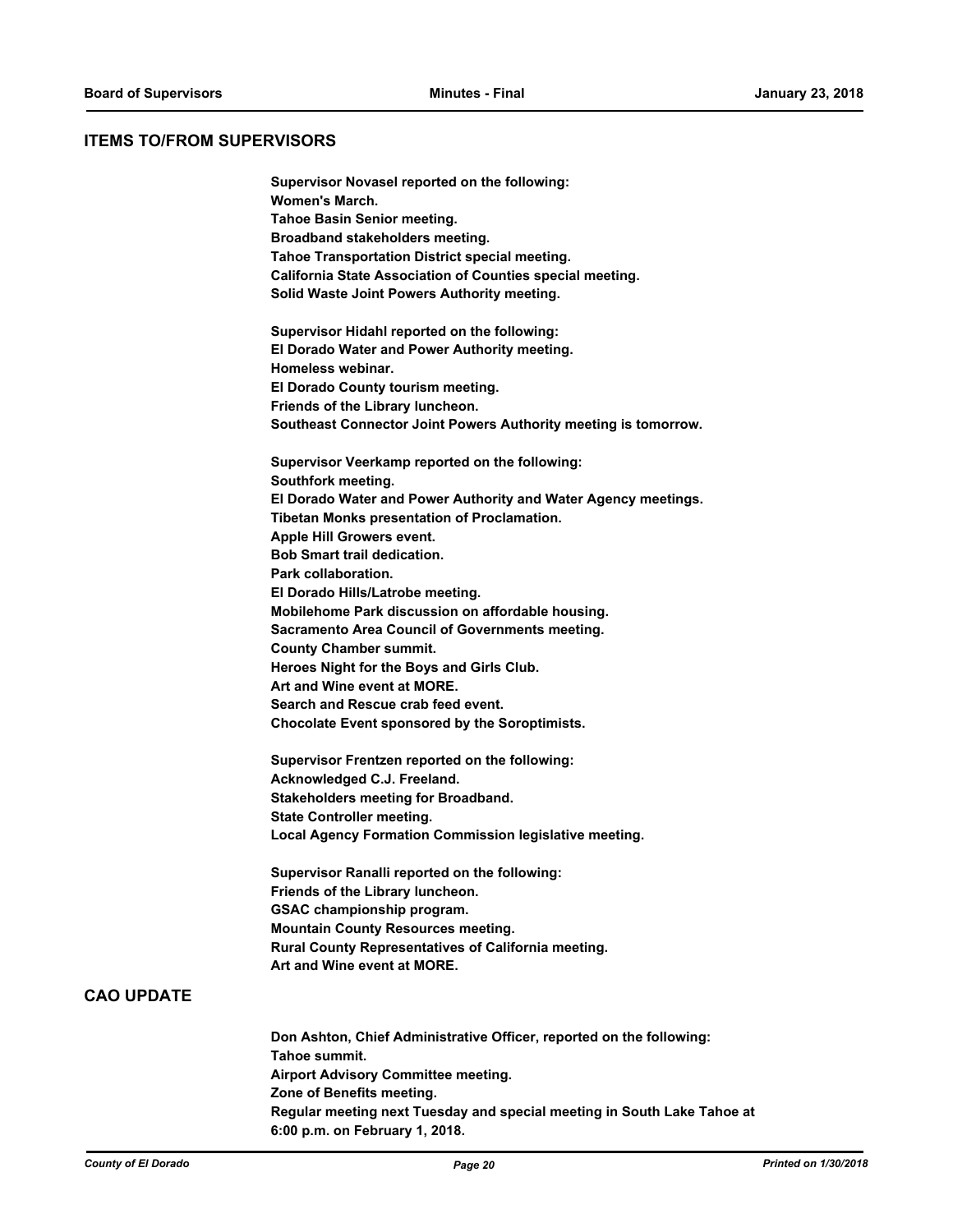## **ADJOURNED AT 6:41 P.M. in honor of Richard "Dick" Atkin and Pembrook Gochnaurer**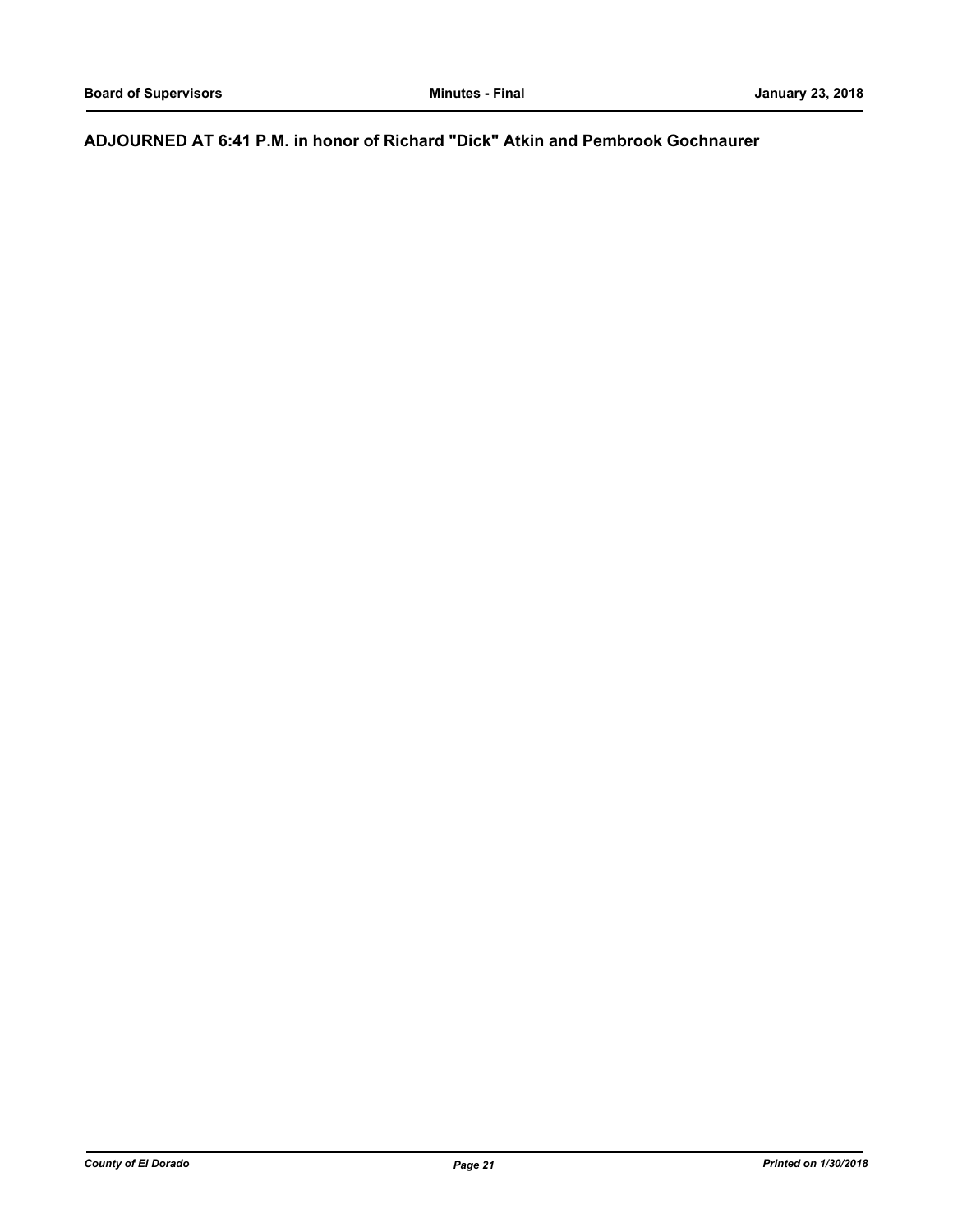## **CLOSED SESSION**

|     | 40. 18-0090    | Pursuant to Government Code Section 54957.6 - Conference with<br>Labor Negotiator: County Negotiator: Director of Human Resources<br>and/or designee.<br>Employee Organization: El Dorado County Employees Association Local<br>No.1 representing employees in the General, Professional, and<br>Supervisory Bargaining Units; Operating Engineers Local No. 3<br>representing employees in the Trades & Crafts and Corrections<br>Bargaining Units; El Dorado County Probation Officer's Association;<br>Deputy Sheriffs Association representing employees in the Law |
|-----|----------------|-------------------------------------------------------------------------------------------------------------------------------------------------------------------------------------------------------------------------------------------------------------------------------------------------------------------------------------------------------------------------------------------------------------------------------------------------------------------------------------------------------------------------------------------------------------------------|
|     |                | Enforcement Unit; El Dorado County Criminal Attorney Association; El<br>Dorado County Deputy County Counsel Association; El Dorado County<br>Managers Association; El Dorado County Law Enforcement Managers<br>Association; and Unrepresented Employees. (Est. Time: 15 Min.)                                                                                                                                                                                                                                                                                          |
|     |                | No Action Reported. All five Supervisors participated.                                                                                                                                                                                                                                                                                                                                                                                                                                                                                                                  |
| 41. | <u>18-0134</u> | <b>Conference with Legal Counsel - Significant Exposure to Litigation</b><br>pursuant to Government Code section 54956.9(d)(2). Title: In re: claim of<br>Prentice, Long & Epperson, PC. Number of potential cases: (1). (Est.<br>Time: 10 Min.)                                                                                                                                                                                                                                                                                                                        |
|     |                | The Board authorized the payment of the tort claim filed by Prentice, Long and<br>Epperson, PC on or about January 8, 2018 in the amount of \$5,800.                                                                                                                                                                                                                                                                                                                                                                                                                    |
|     | 42. 18-0151    | <b>Conference with Legal Counsel - Significant Exposure to Litigation</b><br>pursuant to Government Code Section 54956.9(d)(2). Title: US 50 /<br>Missouri Flat Road Interchange Phase 1B.2 Bike Path Construction<br>Claims, Number of potential cases: (1). (Est. Time: 5 Min.)                                                                                                                                                                                                                                                                                       |
|     |                | No Action Reported. All five Supervisors participated.                                                                                                                                                                                                                                                                                                                                                                                                                                                                                                                  |
| 43. | <u>18-0166</u> | <b>Conference with Legal Counsel - Significant Exposure to Litigation</b><br>pursuant to Government Code Section 54956.9(d)(2). Number of potential<br>cases: (1). (Est. Time: 5 Min.)                                                                                                                                                                                                                                                                                                                                                                                  |
|     |                | No Action Reported. All five Supervisors participated.                                                                                                                                                                                                                                                                                                                                                                                                                                                                                                                  |
| 44. | <u>17-1318</u> | <b>Pursuant to Government Code Section 54957- Public Employee</b><br>Performance Evaluation. Title: Clerk of the Board of Supervisors.<br>(Est. Time: 20 Min.)                                                                                                                                                                                                                                                                                                                                                                                                          |
|     |                | By a unanimous 5-0 vote, the Board Approved a step increase from step 4 to<br>step 5 of the salary range effective February 3, 2018 for Jim Mitrisin, Clerk of the<br><b>Board of Supervisors.</b>                                                                                                                                                                                                                                                                                                                                                                      |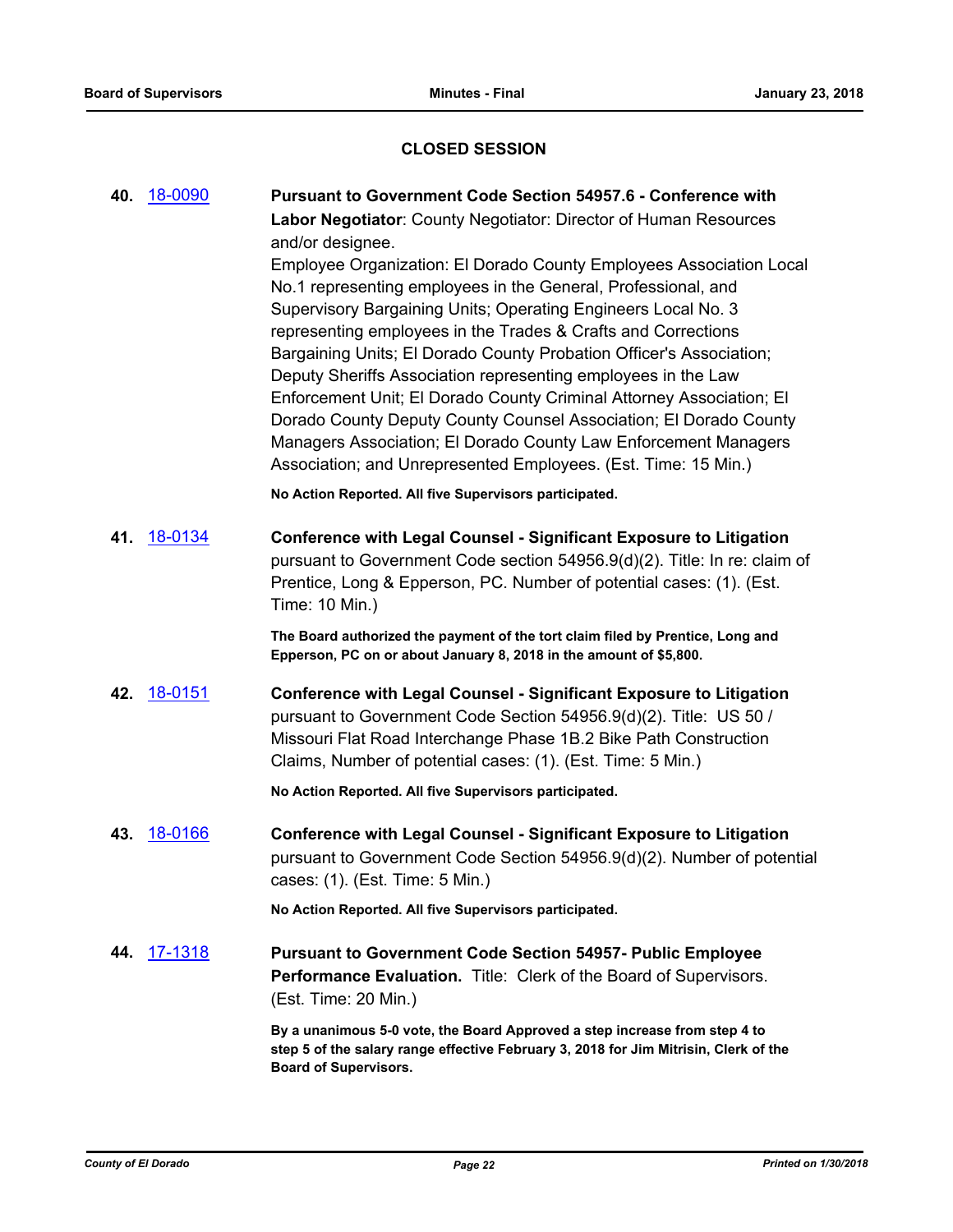## **45.** [18-0116](http://eldorado.legistar.com/gateway.aspx?m=l&id=/matter.aspx?key=23458) **Pursuant to Government Code Section 54957- Public Employee**  Performance Evaluation. Title: County Counsel. (Est. Time: 20 Min.)

**A motion was made by Supervisor Veerkmap, Seconded by Supervisor Hidahl to reappoint Michael Ciccozzi as County Counsel and approve an increase from step 3 to step 4 of the salary range in the amount of 16,648 per month effective February 3, 2018.**

**Motion passed 4-1 with Supervisor Frentzen registering a no vote.**